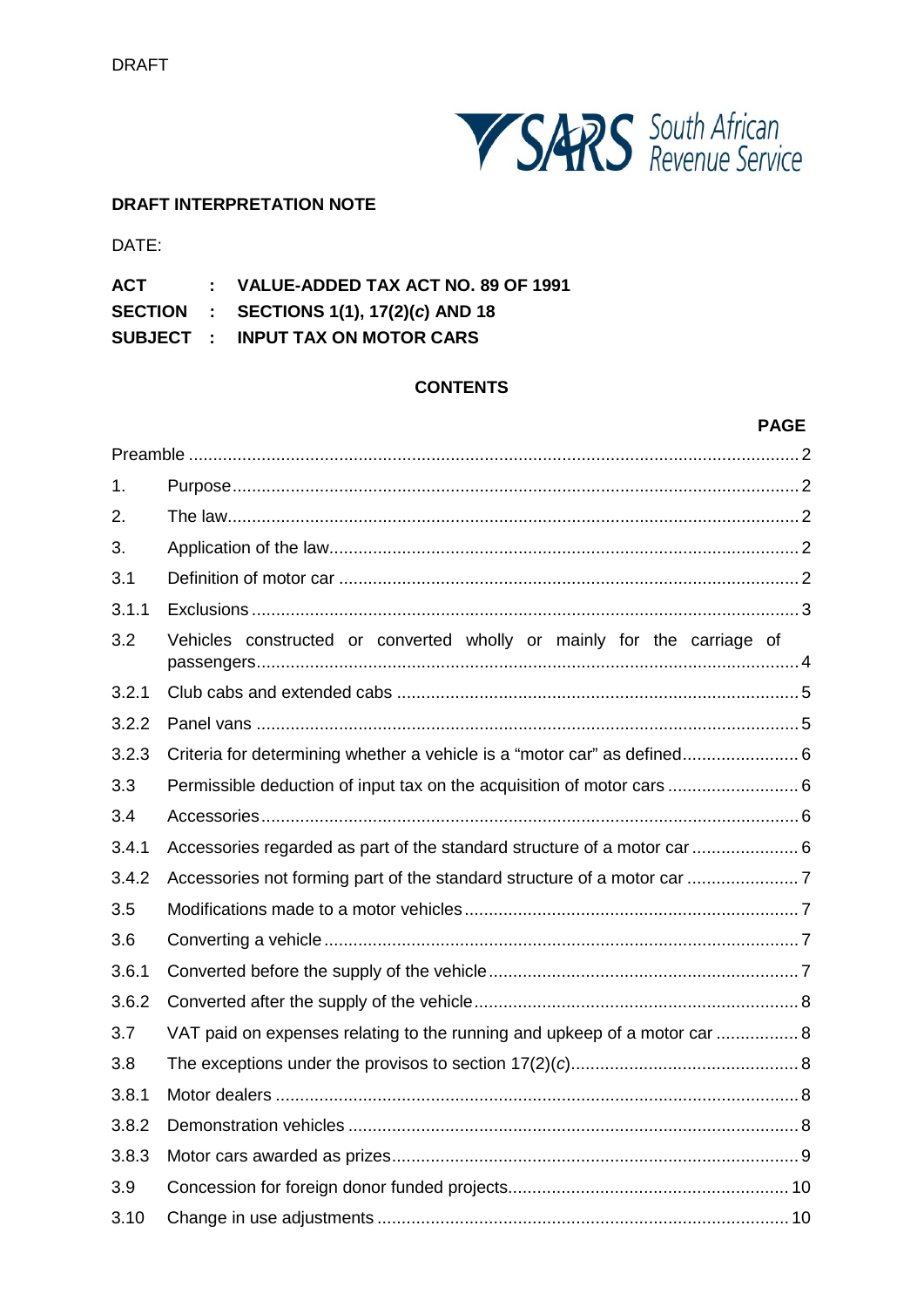|  | 3.10.1 Change in use from a taxable to a non-taxable purposes [section 18(1)] 10    |  |
|--|-------------------------------------------------------------------------------------|--|
|  | 3.10.2 Change in use from a non-taxable to taxable purpose [section 18(4)]  12      |  |
|  | 3.10.3 Motor cars converted to game viewing vehicles and hearses [section 18(9)] 13 |  |
|  |                                                                                     |  |
|  |                                                                                     |  |
|  |                                                                                     |  |
|  |                                                                                     |  |

# <span id="page-1-0"></span>*Preamble*

In this Note unless the context indicates otherwise –

- **"section"** means a section of the VAT Act;
- **"VAT Act"** means the Value-Added Tax Act No. 89 of 1991; and
- any word or expression bears the meaning ascribed to it in the VAT Act.

### <span id="page-1-1"></span>**1. Purpose**

This Note sets out the –

- interpretation of the definition of a "motor car":
- general principle that value-added tax (VAT) incurred on the acquisition of a motor car is not permissible as an input tax deduction;
- exceptions to the general principle, that is, when an input tax deduction is allowed on the acquisition of a motor car;
- instances when input tax may be deducted on the acquisition of accessories, modifications and conversions to motor cars;
- application of change in use adjustments to motor cars; and
- VAT treatment of motor cars supplied as a fringe benefit.

### <span id="page-1-2"></span>**2. The law**

For ease of reference the relevant sections of the VAT Act are quoted in the **[Annexure](#page-14-0)**.

### <span id="page-1-3"></span>**3. Application of the law**

### <span id="page-1-4"></span>**3.1 Definition of motor car**

<span id="page-1-5"></span>The definition of a "motor car" contains the following five categories:

- Motor car:
- Station wagon;
- Mini bus;
- Double cab light delivery vehicle; and
- Any other motor vehicle which
	- $\triangleright$  is normally used on public roads;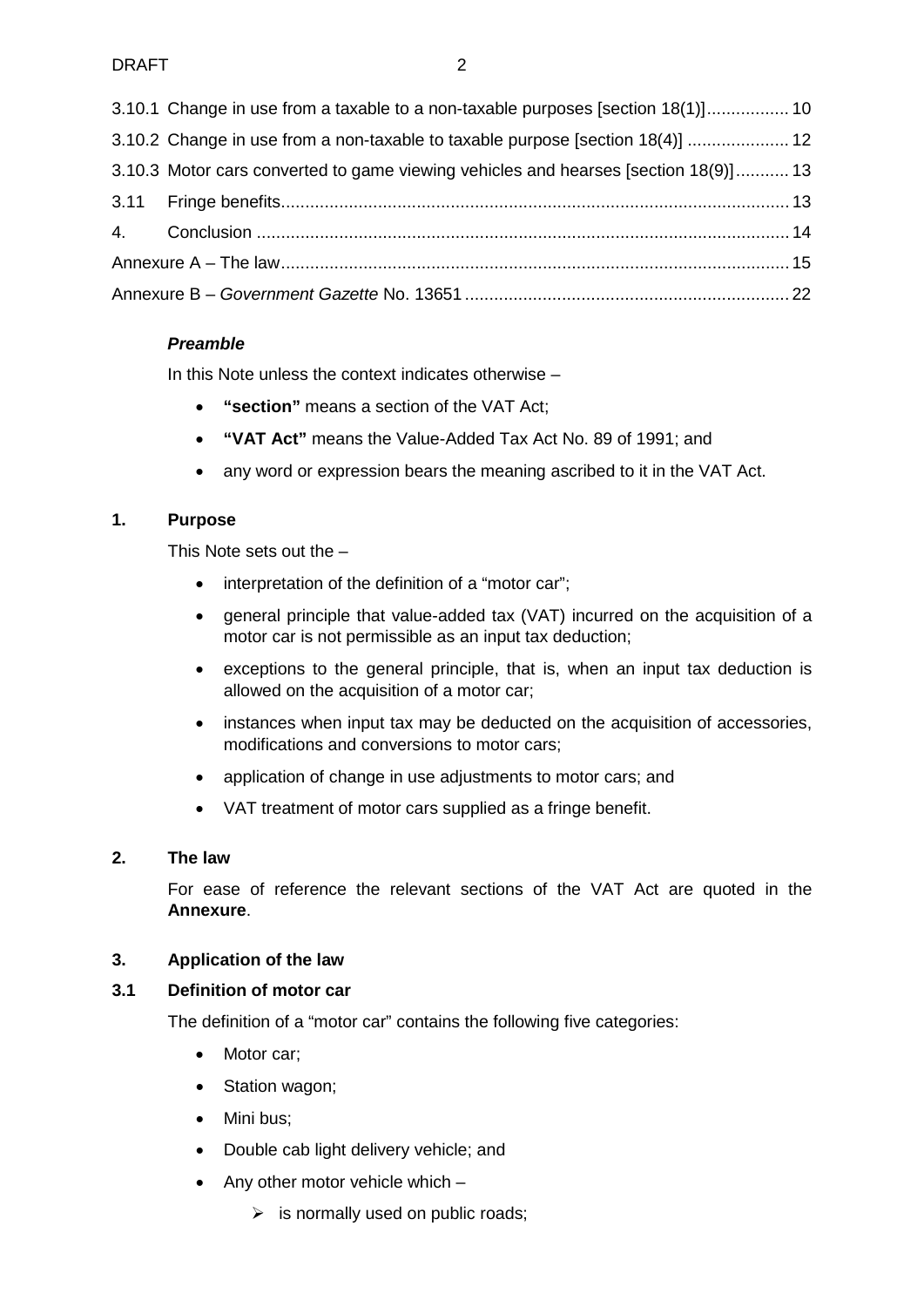- $\triangleright$  has three or more wheels; and
- $\triangleright$  is constructed or converted wholly or mainly for the carriage of passengers.

The aforementioned five categories are explained below:

- The first category refers to a motor car which is defined as "a road vehicle, typically with four wheels, powered by an internal-combustion engine and able to carry a small number of people". [1](#page-0-0) In addition, in *Mincer Motors Ltd v Commissioner of Customs* 1958 1 SA 652 (T) the court confirmed that "an essential connotation of the idea of a "motor car" is that it is a vehicle which is designed for carrying passengers as distinct from goods". In light of this, the term "motor car" includes ordinary coupe (hatch-back), sedan type passenger vehicles and sport utility vehicles (SUVs) which are designed for the carrying of passengers.
- A station wagon is a car with a longer body than usual, incorporating a large carrying area behind the seats and having an extra door at the rear for easy loading.<sup>[2](#page-2-1)</sup>
- A minibus is a small bus which accommodates 10 to 15 passengers. $3$
- A double cab light delivery vehicle is a four wheel pick-up truck with four doors and a reduced load capacity to accommodate up to five people.
- Any other motor vehicle of a kind normally used on public roads, which has three or more wheels and is constructed or converted wholly or mainly for the carriage of passengers, will generally encompass a vehicle which falls outside of the first category because it is not designed for the carriage of passengers only. As a result, vehicles which cast doubt as to whether they are designed for the carriage of passengers must be subjected to a test to determine whether they are designed wholly or mainly for the carriage of passengers. Vehicles with these characteristics include panel vans, club cabs, single cab light and heavy delivery vehicles. This category was the subject of a court case. The court case and the test are discussed in detail in **3.2**.

### <span id="page-2-0"></span>**3.1.1 Exclusions**

The definition of a "motor car" specifically excludes –

- vehicles capable of accommodating only one person;
- vehicles capable of accommodating more than 16 persons (for example, a bus);
- vehicles with an unladen mass of 3 500 kg or more;
- caravans;
- ambulances;
- vehicles constructed for a special purpose other than the carriage of persons and having no accommodation for carrying persons other than such as is incidental to that purpose;

<sup>1</sup> **www.oxforddictionaries.com/definition/english/car** [Accessed 26 March 2014]. 2 **[www.oxforddictionaries.com/definition/american\\_english/station-wagon](http://www.oxforddictionaries.com/definition/american_english/station-wagon)** [Accessed

<span id="page-2-1"></span>

<span id="page-2-2"></span><sup>26</sup> March 2014]. 3 **[www.oxforddictionaries.com/definition/english/minibus](http://www.oxforddictionaries.com/definition/english/minibus)** [Accessed 26 March 2014].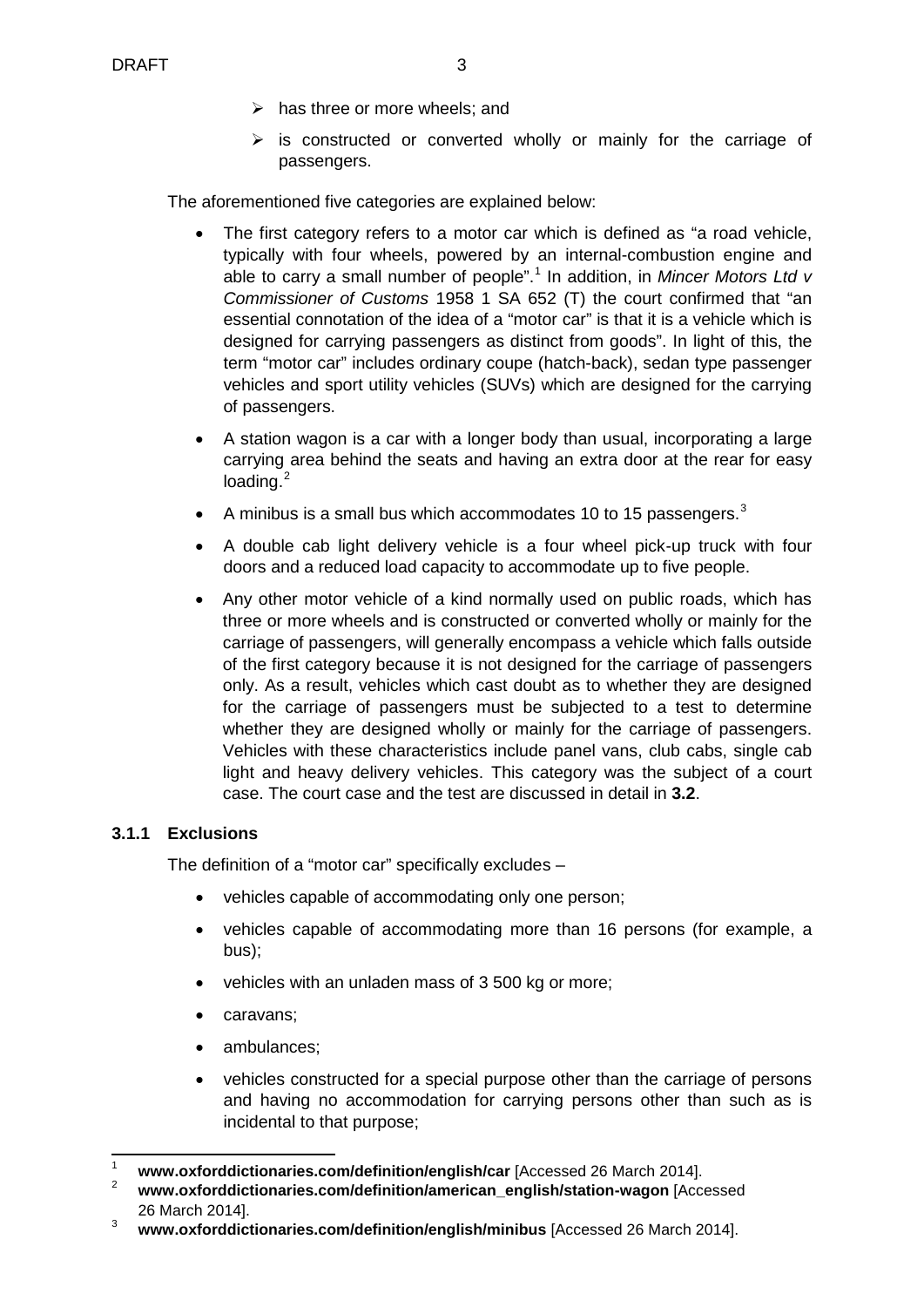- game viewing vehicles (constructed or permanently converted for the carriage of seven or more passengers for game viewing in national parks and used exclusively, that is, more than 95% for that purpose); and
- hearses (as well as vehicles permanently converted into a hearse).

### <span id="page-3-0"></span>**3.2 Vehicles constructed or converted wholly or mainly for the carriage of passengers**

Once it is established that a vehicle does not fall within one of the first four categories, a determination must be made in order to confirm whether the vehicle falls within the fifth category. In order for a vehicle to fall within the fifth category, the motor vehicle must –

- (i) be of a kind normally used on public roads; and
- (ii) have three or more wheels; and
- (iii) be converted or constructed wholly or mainly for the carriage of passengers.

In this regard, the judgment in ITC 1596 (1995) 57 SATC 341 (T) (ITC 1596) sets out an objective test that must be applied in order to determine whether a vehicle was constructed or converted "mainly" for the carriage of passengers.

The court stated the following in its judgement:

- The test in determining whether a vehicle has been constructed wholly or mainly for the carriage of passengers is an objective one (objective test).
- "Mainly" used in the context of wholly or mainly, implies a quantitative measurement of more than 50%.
- Factors to consider in determining whether the vehicle in question is intended mainly for the carriage of passengers are –
	- $\triangleright$  the total construction;
	- $\triangleright$  assembly;
	- $\triangleright$  appearance;
	- $\triangleright$  space; or
	- $\triangleright$  surface of the vehicle.

Factors considered to be irrelevant and not influencing the aforementioned objective test include the –

- classification of the vehicle for licensing purposes;
- purpose for which the vehicle is actually used; or
- purpose for which it was acquired,

What is however important, is that forgoing a certain amount of loading space for the convenience of more passenger space is an indication that the vehicle is constructed mainly for the carriage of passengers and therefore the objective test is required.

Once it is established that the vehicle has been designed wholly or mainly for the carriage of passengers, provided the other two requirements stated above have been complied with, the vehicle will fall within the fifth category to the definition of a "motor car".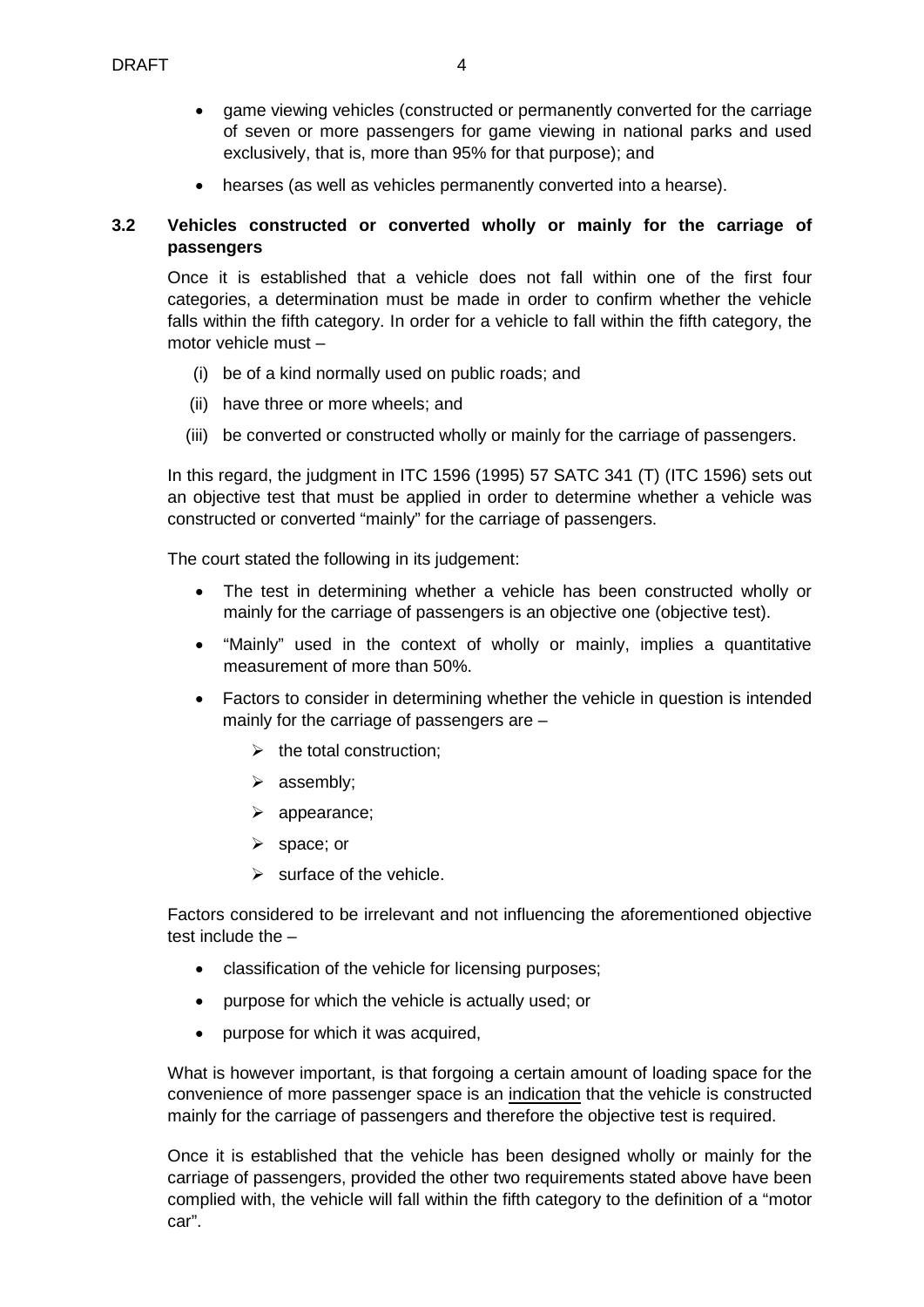Vehicles such as club cabs, extended cabs and panel vans do not fall squarely within the first four categories listed in the definition of a "motor car" and therefore the objective test must be applied to these vehicles in order to determine whether such vehicles fall within the last category.

The aforementioned vehicles must not be construed as an exhaustive list of vehicles that are subject to the objective test.

### <span id="page-4-0"></span>**3.2.1 Club cabs and extended cabs**

Motor vehicle manufacturers use a variety of terms to describe a pick-up truck, which in South Africa is commonly called a "bakkie". A "club cab" is one of several terms used to describe a bakkie that has rear seats.

For purposes of this Note, a club cab has two traditional full-sized doors and extra space behind the driver's seat which houses two 'jump seats', a full bench or fold up seats (rear seats). Alternatively the club cab may have a toolbox or storage compartment fitted behind the driver's seat. The seating or storage area is accessed by tilting the front seat forward.

An extended cab is a club cab as described above with two traditional full-sized doors and two smaller-sized rear doors (suicide doors) on one or both sides of the vehicle.

Club cabs and extended cabs are generally used on public roads, have three or more wheels and are designed for carrying both passengers and goods. The objective test must therefore be applied to determine whether these vehicles are in fact constructed or converted wholly or mainly for the carriage of passengers.

In applying the objective test, one must determine which area measures more; the passenger area or the dedicated load area. The entire passenger cabin (enclosed passenger seating area excluding the engine and loading area), being the seating area is regarded as the area available to passengers.

It follows that if the passenger area measures more than the dedicated load area, the vehicle is designed mainly for the carriage of passengers and falls within the ambit of the definition of a "motor car". Alternatively, if the dedicated load area of a motor vehicle is larger than the passenger area, the vehicle is constructed or converted mainly for carrying goods rather than passengers (that is, not a "motor car" as defined) and provided the vehicle is used for the purpose of making taxable supplies, a vendor will be entitled to an input tax deduction on acquisition of such vehicle.

### <span id="page-4-1"></span>**3.2.2 Panel vans**

A panel van is a small enclosed delivery vehicle with a single row of seats, two front doors, a rear door or two and no rear side windows. This vehicle is often used for the transportation of goods for short distances.

In terms of the first step in determining whether a panel van is a motor car, it is apparent that it does not fall within any one of the first four categories and it is therefore necessary to determine whether it falls within the fifth category. It is clear that a panel van meets the first two requirements contained in the fifth category as it is normally used on a public road and it has more than three wheels. The objective test must then be applied in order to confirm whether the vehicle has been constructed mainly for the carriage of passengers. In applying the objective test, if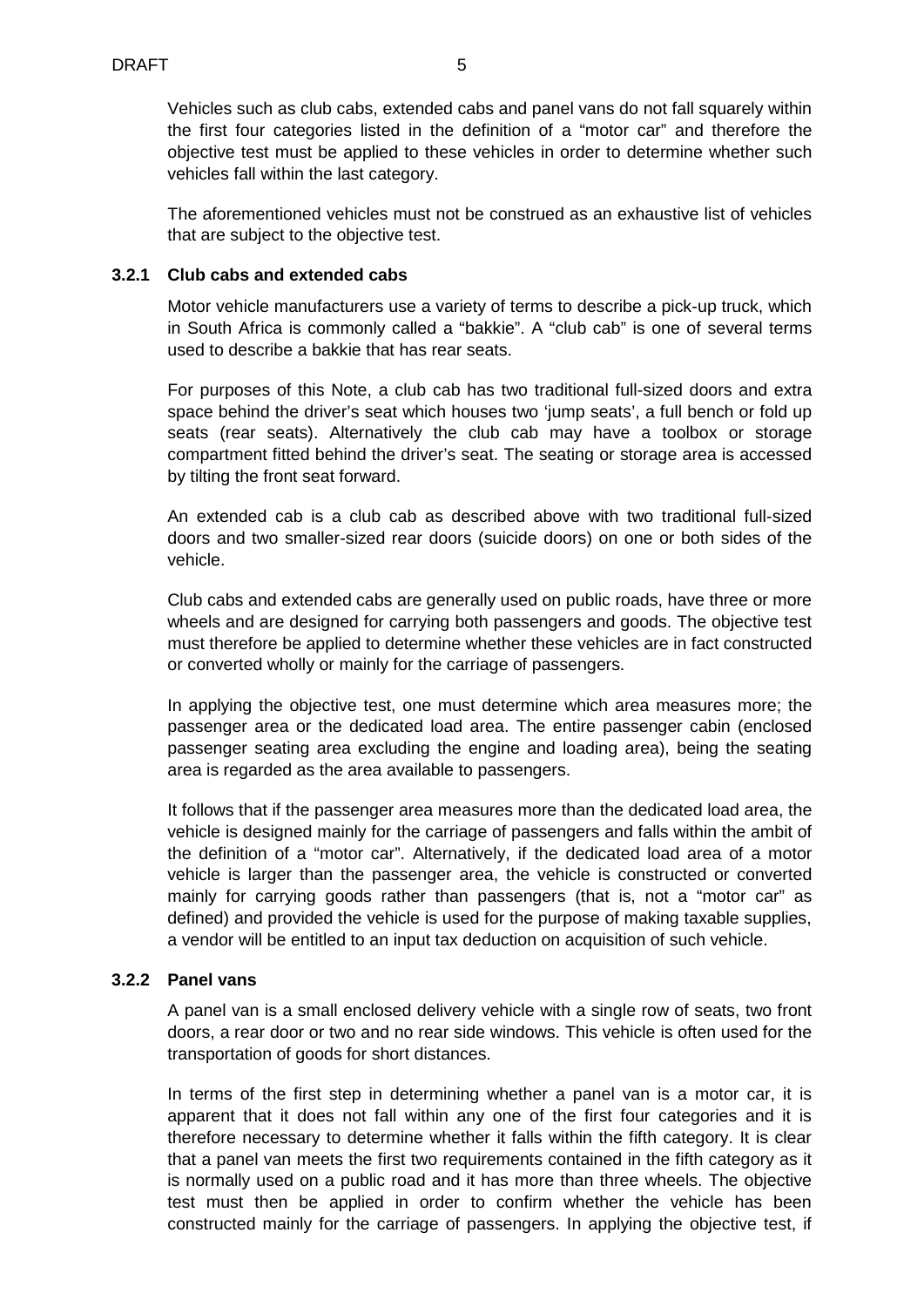the load area exceeds the area available to passengers, a panel van would not be constructed or converted mainly for the carriage of passengers and therefore falls outside of the fifth category. As a result, a panel van is not a "motor car" as defined. Therefore, provided the vehicle is used for purposes of making taxable supplies, a vendor would be entitled to an input tax deduction on acquisition of such vehicle.

### <span id="page-5-0"></span>**3.2.3 Criteria for determining whether a vehicle is a "motor car" as defined**

Having regard to the aforementioned, the following is a summary of how to determine whether a vehicle is in fact a "motor car" as defined:

- Determine whether the vehicle falls within any one of the first four categories referred to in **[3.1](#page-1-5)**.
- If the vehicle does not fall within any one of the first four categories, determine whether it complies with the requirements in order to fall within the fifth category. The objective test must be applied in order to determine whether the vehicle is constructed wholly or mainly for the carriage of passengers. Once it is established, as a result of the objective test, that the vehicle is constructed or converted more than 50% for the carriage of passengers, the vehicle will fall within the fifth category.
- Once the vehicle has been allocated a category, determine whether any of the exclusions listed in paragraph (*a*) to (*f*) of the definition are applicable.

### <span id="page-5-1"></span>**3.3 Permissible deduction of input tax on the acquisition of motor cars**

The term "input tax" is defined, in section 1(1) to mean, amongst others, the VAT paid by a vendor on a taxable supply of goods or services acquired for the purpose of consumption, use or supply in the course of making taxable supplies. In the case of goods or services being acquired partly for the purpose of making taxable supplies and partly for other purposes (for example, exempt, private or out of scope), input tax is limited to the extent that the goods or services are acquired for the purpose of making taxable supplies. [4](#page-2-1)

Generally, a vendor is not entitled to deduct input tax on the acquisition of a motor car under section 17(2)(*c*) irrespective of the purpose for which the motor car was acquired. The proviso to section 17(2)(*c*) contains certain exceptions which allows a vendor, in limited circumstances, to deduct input tax on the acquisition of a motor car. This is further discussed in **[3.8](#page-7-2)**.

If input tax was specifically denied on acquisition of a motor car, the subsequent sale of that motor car by a vendor is not regarded as a supply made in the course or furtherance of the vendor's enterprise, under section 8(14)(*a*), and the vendor is therefore not required to charge or account for output tax under section 7(1)(*a*).

### <span id="page-5-2"></span>**3.4 Accessories**

### <span id="page-5-3"></span>**3.4.1 Accessories regarded as part of the standard structure of a motor car**

An input tax deduction is denied, under section 17(2)(*c*), to the extent that accessories form part of the standard structure of a motor car (accessories fitted to the motor car at the time of purchase) regardless of whether they are separately

<span id="page-5-4"></span> <sup>4</sup> Any reference, in this Note, to a vendor being entitled to an input tax deduction would be subject to the vendor complying with the provisions of section 16(3) read with the definition of the term "input tax" and sections 16(2), 17 and 20.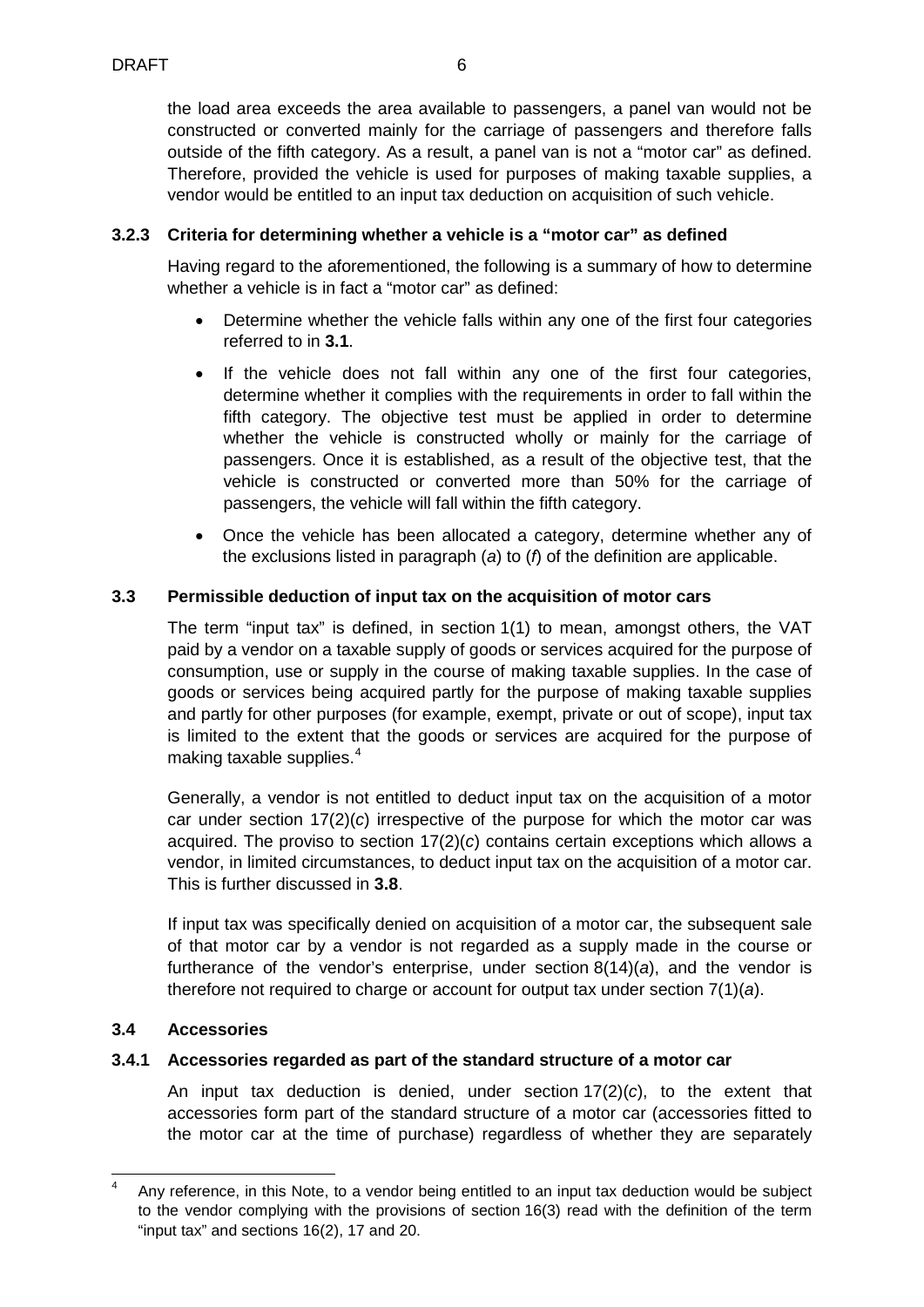specified on the tax invoice or not. In these instances, the accessories are regarded as forming part of the supply of the motor car.

Accessories which are regarded as forming part of the standard structure of a motor car are those which generally form part of the motor car (when it is delivered to the buyer) and include, amongst others, the alarm, spare wheel, bull bar, gear lock, tow bar, tinted windows, air conditioner, rubberising and spot lights. Accessories purchased after the vehicle has been acquired by the vendor are subject to the normal rules for an input tax deduction.

#### <span id="page-6-0"></span>**3.4.2 Accessories not forming part of the standard structure of a motor car**

The provisions of section 17(2)(*c*) prohibiting the deduction of input tax on a motor car are not applicable if accessories are purchased separately and do not form part of the standard structure of the motor car. The supply of the accessories is seen as separate from the supply of the motor car and provided such accessories are used, consumed or supplied in the course of making taxable supplies, the VAT incurred on the cost of the accessories may be deducted as input tax.

These accessories are regarded as not forming part of the vehicle structure if the accessories are removable and did not form part of the initial standard structure of the vehicle. Examples of such accessories are a fire extinguisher, driver's repair kit, roof racks and a first aid kit.

#### <span id="page-6-1"></span>**3.5 Modifications made to a motor vehicles**

A modification to a vehicle means an alteration to the engine or structure of the vehicle which does not result in the conversion of the vehicle from a passenger to a non-passenger vehicle or *vice versa*. An example would be to alter the physical appearance of the vehicle by adding a canopy to a double cab. VAT incurred on modification costs may be deducted as input tax, irrespective if the vehicle is a "motor car" as defined or not, provided the modified vehicle is used, consumed or supplied in the course of making taxable supplies.

VAT incurred on modifications made prior to the supply of the motor car cannot be deducted as input tax as the supply is considered to be that of a modified motor car.

#### <span id="page-6-2"></span>**3.6 Converting a vehicle**

#### <span id="page-6-3"></span>**3.6.1 Converted before the supply of the vehicle**

The supply of a vehicle which was converted into a motor car before it is delivered to the purchaser is considered to be the supply of a motor car and the vendor will not be entitled to an input tax deduction, that is, if seats were added to the loading area of a bakkie in order to convert it into a motor car.

Conversely, a vendor is entitled to an input tax deduction if a "motor car", as defined, has been converted into a vehicle wholly or mainly for a purpose other than the carriage of passengers prior to the supply thereof. An example of how a motor car can be converted into a vehicle mainly for the transport of goods is the permanent removal of seats from a bus (16-seater vehicle) and fitting a floor panel to create a loading area.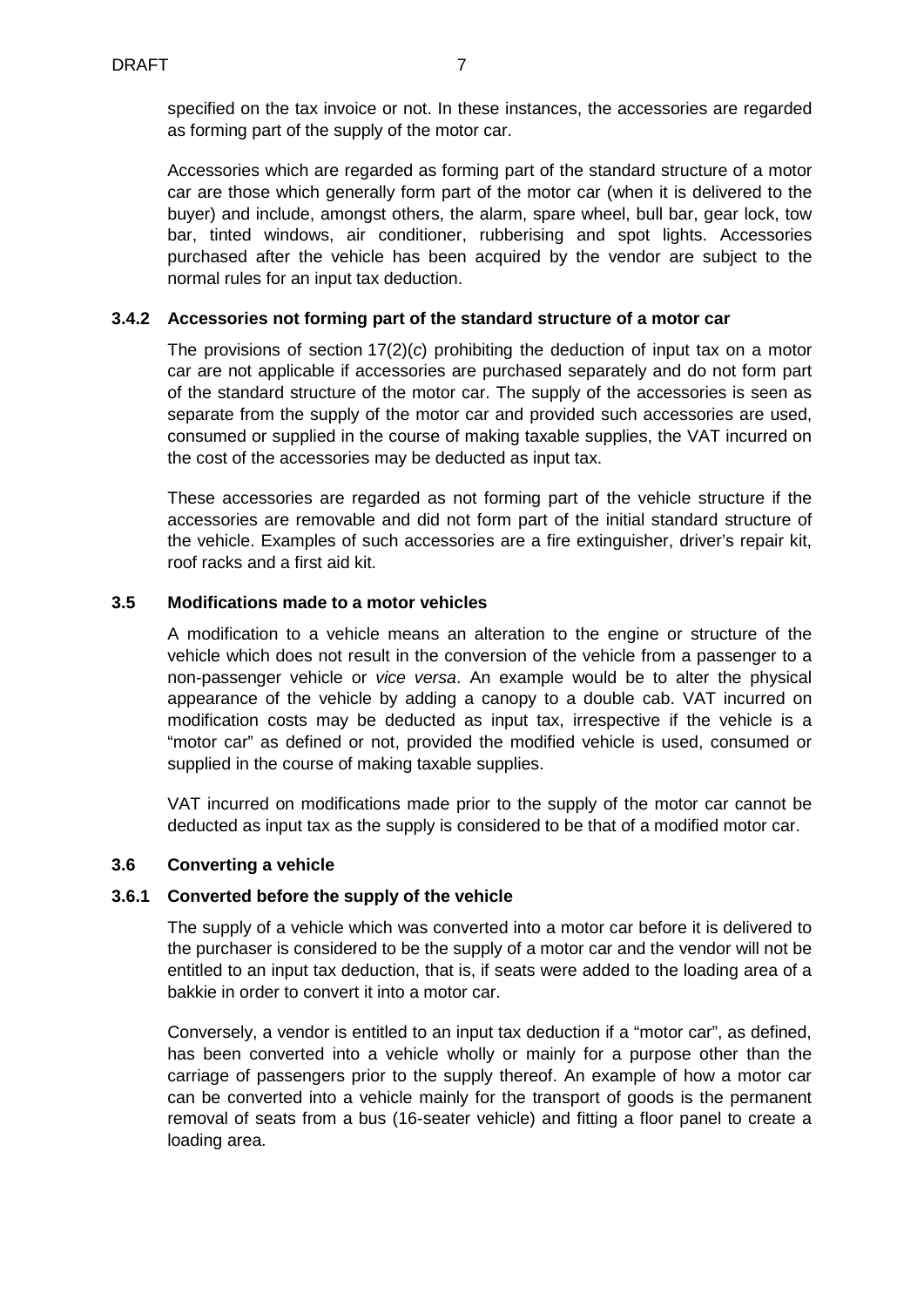### <span id="page-7-0"></span>**3.6.2 Converted after the supply of the vehicle**

At the time the vehicle is supplied, the vendor should apply the objective test referred to in **[3.2](#page-3-0)** which would determine whether the vehicle is a "motor car" as defined. If the vehicle is determined to be a motor car, the vendor would not be entitled to deduct input tax, other than in the circumstances discussed in **[3.10.3](#page-12-0)**. In the event that the vendor subsequently converts such motor car to a non-passenger vehicle (that is, not a motor car) the vendor will not be entitled to deduct input tax on the original or initial purchase price of the converted vehicle.

The vendor would, however, be entitled to deduct input tax on the conversion costs, provided such motor car is used, consumed or supplied in the course of making taxable supplies.

### <span id="page-7-1"></span>**3.7 VAT paid on expenses relating to the running and upkeep of a motor car**

VAT incurred on running expenses relating to the repair, maintenance and insurance of a motor car may be deducted as input tax provided the motor car is used, consumed or supplied in the course of making taxable supplies.

In the event that the motor car is subsequently applied for an exempt purpose (for example, a property rental company acquires a motor car for the purpose of transporting clients to view commercial properties and subsequently uses that same motor car exclusively for the purpose of transporting clients to view residential properties) the vendor must account for output tax under section 18(1) as discussed in **[3.10.1](#page-9-2)**. The consideration for any repairs, maintenance or insurance of that motor vehicle (which includes a "motor car" as defined) shall be equal to the cost incurred on these expenses under section 10(8). In the event that the vendor has no record of the aforementioned expenses the value of the supply shall be calculated in the manner prescribed by the Minister of Finance in Regulation No. 2835 dated 22 November 1991 (see **[Annexure](#page-21-0) B**). The vendor is then required to declare an output tax adjustment equal to the sum of any input tax previously deducted for any repairs, maintenance or insurance on the vehicle.

### <span id="page-7-2"></span>**3.8 The exceptions under the provisos to section 17(2)(***c***)**

The provisos to section 17(2)(*c*) set out those instances when input tax may in fact be deducted on the acquisition of a motor car. These instances are further discussed below.

### <span id="page-7-3"></span>**3.8.1 Motor dealers**

The first proviso to section 17(2)(*c*) allows for an input tax deduction when a motor car is acquired by the vendor exclusively for the purpose of making taxable supplies in the ordinary course of an enterprise which continuously or regularly supplies motor cars.

The term "motor dealer" is not defined in the VAT Act. For purposes of this Note, a motor dealer would be a vendor who in the ordinary course of its enterprise activity acquires motor cars for purposes of resale or rental to third parties, and is not limited to persons who are formally set up in the trading style of a motor dealership.

### <span id="page-7-4"></span>**3.8.2 Demonstration vehicles**

The second proviso to section 17(2)(*c*) deems a motor car which is acquired by a motor dealer for demonstration purposes or for temporary use before making a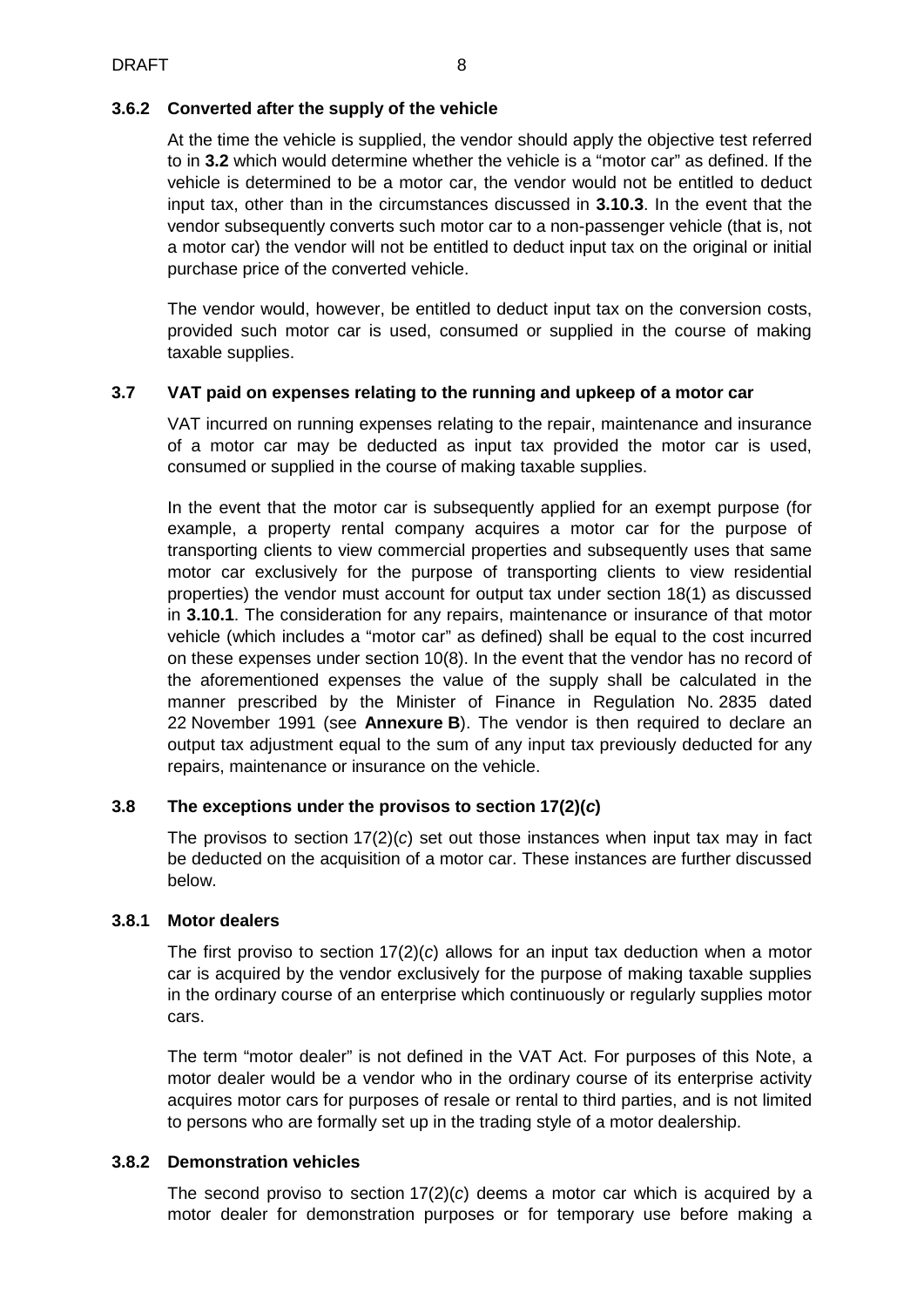taxable supply of that motor car, to be acquired exclusively for the purpose of making a taxable supply. Therefore, provided the motor car is not used for an exempt purpose before making a taxable supply, a motor dealer may deduct input tax on such motor car acquired for demonstration purposes or used temporarily for other purposes in the enterprise before being sold or leased to a third party. This proviso will not apply if the motor car is used for an exempt purpose before making a taxable supply as the definition of the term "input tax" provides that a motor dealer will only be entitled to deduct input tax on a motor car which is used, consumed or supplied in the course of making taxable supplies. Refer to **3.10.2** for the treatment of a motor car, initially acquired for an exempt purpose and subsequently sold as stock (taxable purpose).

# **Example 1 – Motor cars acquired for a taxable purpose but used as a demonstration vehicle prior to making a taxable supply**

*Facts:*

A motor dealer purchases a motor car for R136 800 with the intention of selling it to X but decides to use the motor car for a few months to take customers for a test drive before selling it.

#### *Result:*

In light of the fact that the motor dealer acquires the motor car for the purpose of resale, it is entitled to deduct input tax of R16 800 (14 / 114  $\times$  R138 800  $\times$  100%) under section  $17(2)(c)(ii)$ , despite the fact that the motor dealer would initially be applying the motor car for another purpose immediately after acquiring it.

#### <span id="page-8-0"></span>**3.8.3 Motor cars awarded as prizes**

A vendor is entitled to deduct input tax on the acquisition of a motor car that is acquired for the purpose of being awarded as a prize under proviso (iii)(*aa*) to section 17(2)(*c*). The motor car awarded as a prize must be as a result of a bet being placed, as contemplated in section 8(13). In this instance, the input tax deduction will be limited to the VAT incurred on the initial acquisition of the motor car and can only be deducted in the tax period in which the motor car is awarded as a prize.<sup>[5](#page-5-4)</sup>

Proviso (iii)(*bb*) to section 17(2)(*c*) allows a vendor to deduct input tax on the acquisition of a motor car where the motor car has been acquired for purposes of awarding it as a prize to customers. Employees or office holders of the vendor as well as any connected persons (to the employees, office holders or to the vendor) are excluded as customers for the purpose of this proviso and as such no input tax deduction will be allowed if the prize is awarded to any of these people. A vendor who regularly supplies motor cars as prizes to customers is entitled to deduct input tax to the extent that it is awarded in consequence of a taxable supply made in the course or furtherance of an enterprise. For instance, in order to participate in a competition hosted by the vendor, customers are required to purchase a specific item and attach their till slip (evidencing their purchase) to the entry form.

<span id="page-8-1"></span> $5$  For more detail on the VAT implications of specific transactions undertaken in the gambling industry, refer to Interpretation Note No. 41 (Issue 3) dated 31 March 2014 "Application of VAT to the Gambling Industry".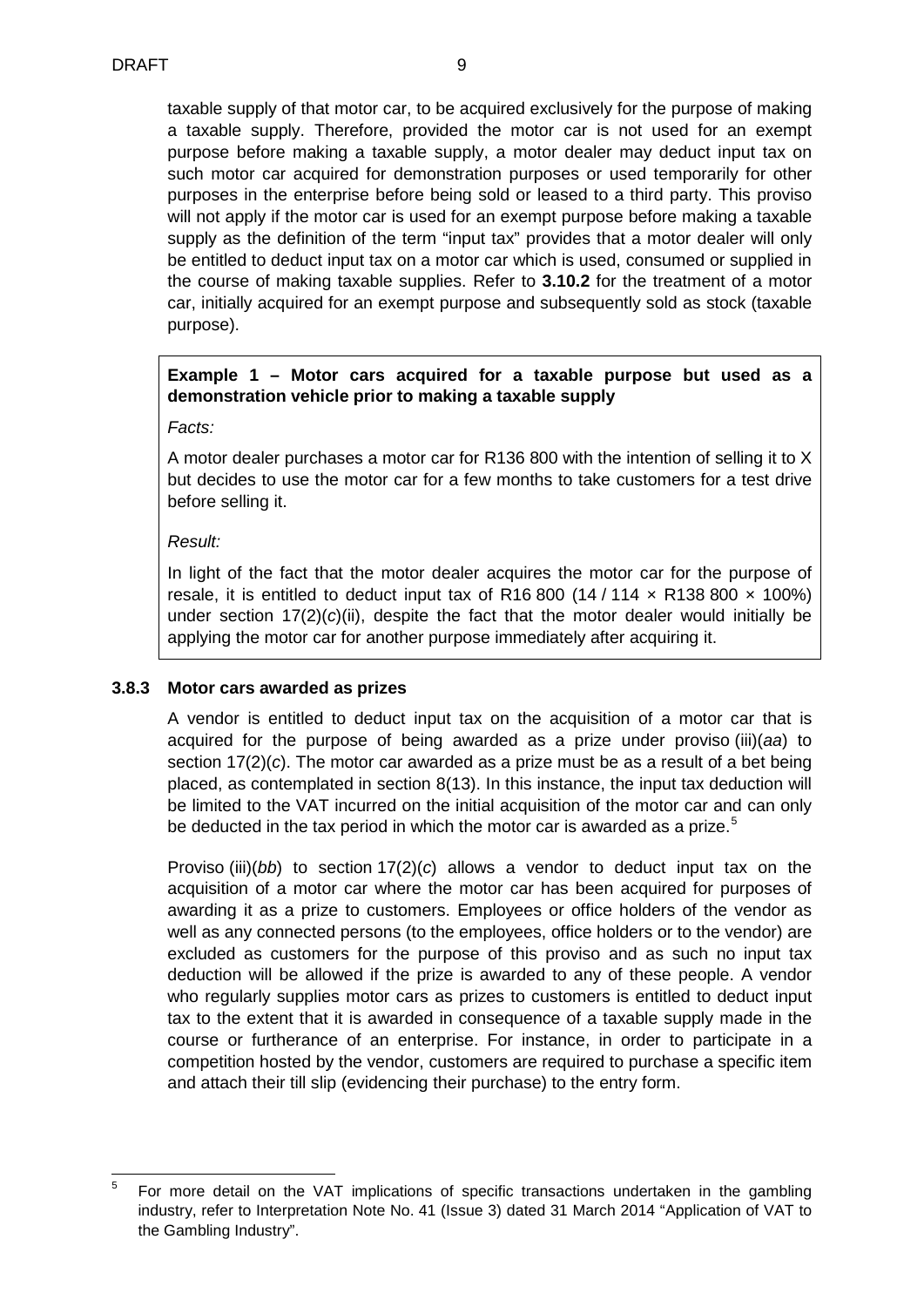# **Example 2 – Motor car awarded as a prize**

### *Facts:*

Every three months Green Grocer awards one lucky customer a car upon the purchase of an item advertised that month. Green Grocer purchases the car for R228 000 (including VAT) in March 2012 and awards the car to the winner in June 2012.

*Result:*

The market value of the car is R250 000. In Green Grocer's June VAT return it will deduct input tax of R28 000 (14 / 114 × R228 000 × 100%) under proviso (iii)(*bb*).

### <span id="page-9-0"></span>**3.9 Concession for foreign donor funded projects**

Under section 17(2A) the disallowance of an input tax deduction on the acquisition of a motor car does not apply to foreign donor funded projects. Foreign donor funded projects are therefore specifically allowed to deduct input tax on the acquisition of a motor car applied in the course or furtherance of the foreign donor funded project.

### <span id="page-9-1"></span>**3.10 Change in use adjustments**

Section 18 requires a vendor to make an adjustment to output tax or deduct input tax to the extent that goods or services were acquired with the intention to apply it for a specific purpose, and that it is subsequently applied for another purpose. For example, when an asset is purchased to make taxable supplies and is subsequently used to make exempt supplies or used for personal consumption and *vice versa*.

A decrease in the use of an asset initially acquired for taxable purposes would result in a deemed supply by the vendor who is required to declare output tax (that is, an increase in the output tax liability), while an increase in taxable use would result in a deemed supply to the vendor who is as a result entitled to an input tax deduction under section 16(3)(*f*) (that is, an increased input tax deduction).

### <span id="page-9-2"></span>**3.10.1 Change in use from a taxable to a non-taxable purposes [section 18(1)]**

A vendor who is entitled to deduct input tax on the acquisition of a "motor car" as defined (typically in the case of motor dealers) and who subsequently applies the motor car wholly for a non-taxable purpose or for purposes for which an input tax deduction would have been denied on acquisition is deemed, under section 18(1), to make a taxable supply in the course of its enterprise. The vendor must account for output tax on the open market value of such supply under section 10(7). The time of supply is deemed to take place in the tax period when the goods or services are applied for non-taxable purposes or for purposes for which an input tax deduction would have been denied.

Section 18(1) is not applicable to motor cars acquired for demonstration purposes or temporarily used for a non-taxable purpose before a taxable supply being made as discussed under **[3.8.2](#page-7-4)**.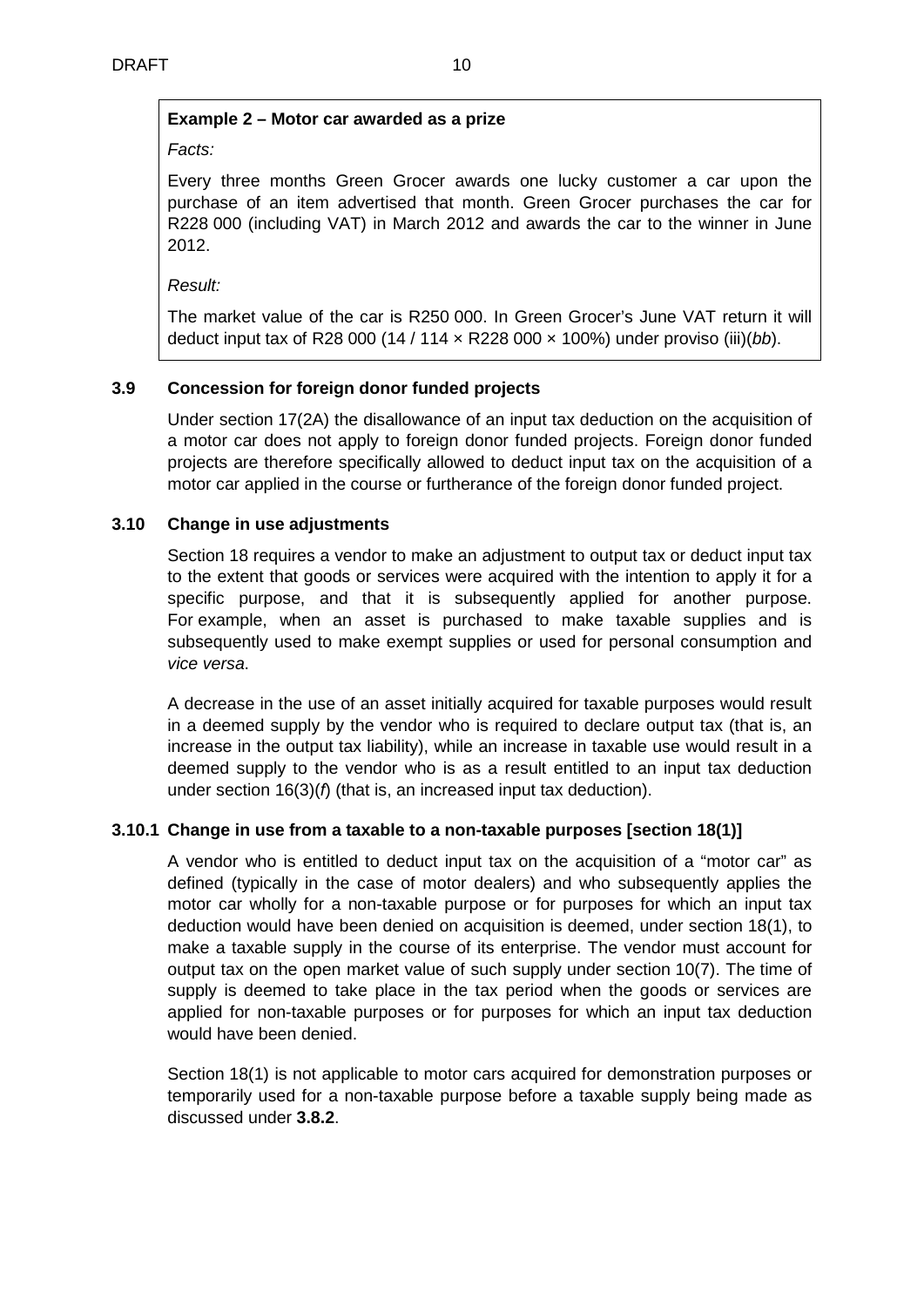# **Example 3 – Motor vehicles acquired for resale and subsequently applied for another purpose**

### *Facts:*

A motor dealer purchases a motor car with the intention of selling it and is therefore entitled to deduct input tax. The vehicle is subsequently damaged before it is sold and the motor dealer decides to use the motor car as an employee pool car.

### *Result:*

An input tax deduction on the purchase of the employee pool car would have been denied under section 17(2)(*c*), if the motor car was originally acquired to be used as the employees' pool car. The motor car will still be used for purposes of making taxable supplies, however, it is now used for a purpose for which an input tax deduction would have be denied on acquisition under section 17(2). As a result the motor dealer is deemed to have made a taxable supply under section 18(1) and must make an adjustment under section 18(1)(ii) in the period the motor car was applied as a pool car.

# **Example 4 – Motor vehicles acquired for resale and subsequently applied for another purpose**

*Facts:*

A vendor, who is a motor dealer, also operates a driving school. The vendor has acquired motor cars for the dealership and deducts input tax on acquisition under section 16(3). The vendor subsequently decides to use the motor car in its driving school business.

### *Result:*

The motor car will still be used for the purposes of making taxable supplies, however, an input tax deduction under section 17(2) will be denied. The vendor must therefore make an adjustment to output tax under section 18(1)(ii).

# **Example 5 – Delivery vehicles converted for the carriage of passengers**

### *Facts:*

A construction company acquires a single cab vehicle for the purpose of delivering building supplies to the various construction sites. The vendor will be allowed to deduct input tax on acquisition of the vehicle. Ten months later the vendor inserts seats in the loading area and the vehicle is therefore converted mainly for the carriage of passengers.

### *Result:*

The vehicle will, after being converted, constitute a "motor car" as defined and the vendor must account for output tax on the open market value of the vehicle under section 18(1)(ii).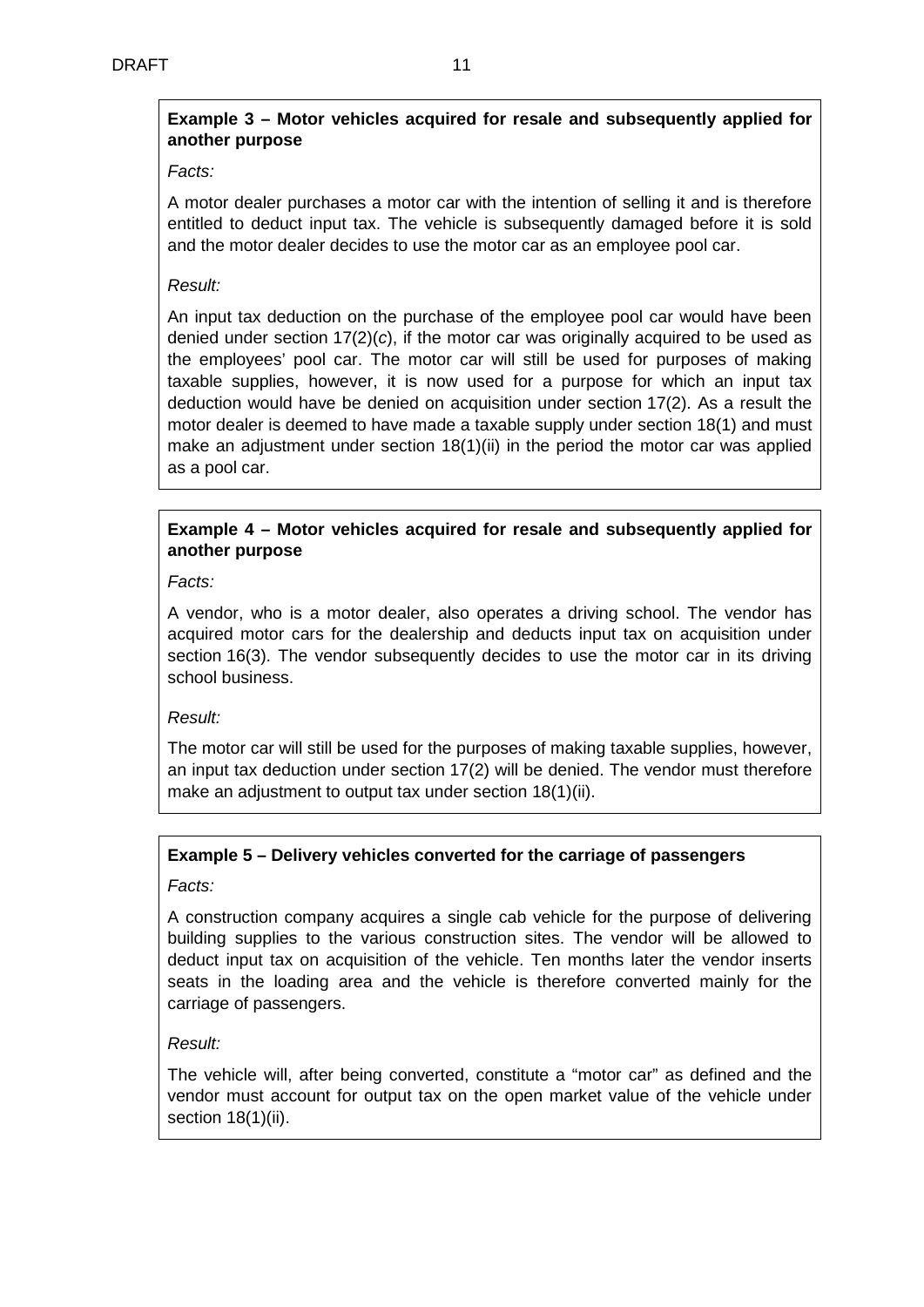### <span id="page-11-0"></span>**3.10.2 Change in use from a non-taxable to taxable purpose [section 18(4)]**

A vendor who acquires a vehicle, for which an input tax deduction is denied upon acquisition, and subsequently utilises such vehicle for purposes for which an input tax deduction would have been allowed on acquisition, may deduct input tax under section 18(4).

### **Example 6 – Motor vehicle acquired for another purpose and subsequently sold as trading stock**

*Facts:*

A motor dealer, who also owns a taxi business, purchases a motor car from a fellow motor dealer for the purpose of using it in its taxi business.

### *Result:*

An input tax deduction is denied on acquisition of the motor car as it is acquired for the exempt purpose of transporting fare-paying passengers and not for resale or rental to a third party. However, if the motor dealer subsequently enters this motor car as stock in its dealership and sells it to a customer, the dealer is required to declare output tax under section 7(1)(*a*), but may then deduct the input tax under section 18(4) read with section 16(3)(*f*).

### **Example 7 – All-inclusive example for section 18(1) and (4)**

*Facts:*

X owns a motor dealership and on 1 February 2010 purchases the following vehicles for the business:

- Sports car at R228 000 (VAT inclusive). The sports car was acquired for the purpose of awarding it as a prize. Customers who have purchased a vehicle from the dealership within the past 12 months are eligible to enter the competition and stand a chance to win the sports car. In November 2010 the car is won by a customer.
- 5 single cab bakkies at R57 000 each (VAT inclusive). In June, the dealership sells 4 bakkies at the open market value of R68 400 each, including VAT. The remaining bakkie is taken out of stock and used as X's personal vehicle.

X wins a car in December 2011 and decides to place the bakkie back into stock at the motor dealership. At December 2011 the bakkie had an open market value of R45 600.

*Result:*

*February VAT return*

Input tax of R35 000 for the VAT incurred on the acquisition of the 5 bakkies purchased at R57 000 each is deducted as follows:

 $14/114 \times$  R57 000  $\times$  5 = R35 000

*June VAT return*

Output tax on the sale of the 4 bakkies is calculated as follows:

 $14 / 114 \times R68 400 \times 4 = R33 600$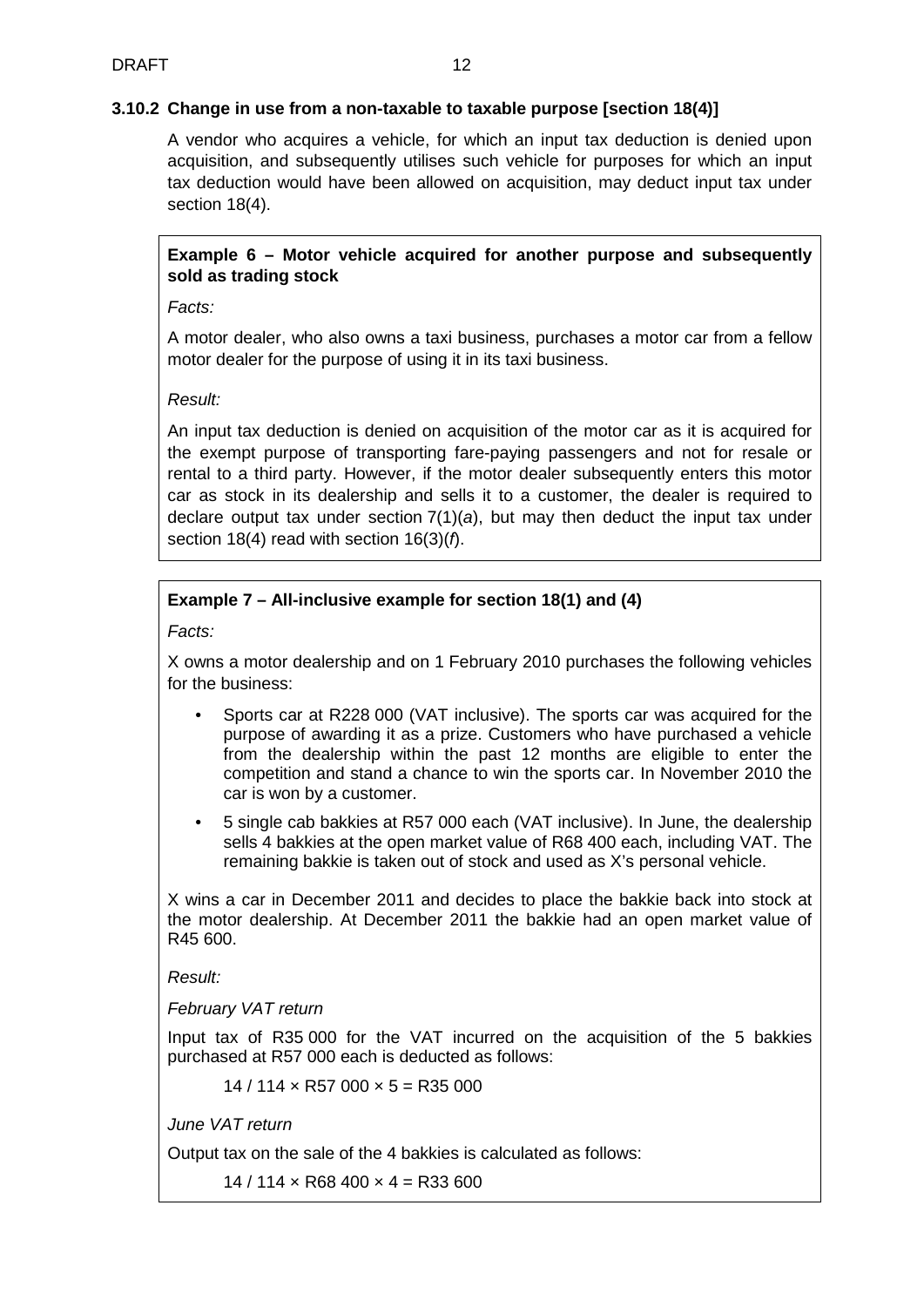The motor dealership is deemed, under section 18(1), to supply the bakkie to X and must therefore account for output tax of:

 $14 / 114 \times R68 400 = R8 400$ 

*November VAT return*

The motor dealership is, under proviso (iii)(*bb*) to section 17(2)(*c*), entitled to deduct input tax when it awards the sports car as a prize, calculated as follows:

 $14/114 \times R228\,000 \times 100\% = R28\,000$ 

*December VAT return*

Input tax of R5 600 (14/114  $\times$  R45 600 = R5600) can be deducted under section 8(4).

### <span id="page-12-0"></span>**3.10.3 Motor cars converted to game viewing vehicles and hearses [section 18(9)]**

A vendor is entitled to deduct input tax, under section 16(3)(*a*)(i), on the acquisition of a motor car which is permanently converted into a game viewing vehicle or hearse based on the lesser of the adjusted cost $<sup>6</sup>$  $<sup>6</sup>$  $<sup>6</sup>$  or open market value of the motor car on</sup> the day before such conversion where the vehicle is used, consumed or supplied in the course of making taxable supplies.

The definition of a "motor car" was amended to specifically exclude vehicles permanently converted to game viewing vehicles and hearses. As a result, section 18(9) was introduced to allow vendors to deduct the input tax previously denied on the acquisition of the motor car converted to a game viewing vehicle or hearse. Prior to the amendment, a vendor was only allowed to claim the conversion costs under section 16(3).

### <span id="page-12-1"></span>**3.11 Fringe benefits**

Section 18(3) provides that a vendor who provides an employee the right of use of a motor car for private use, either free of charge or at a cost less than market value, is deemed to have made a taxable supply to the employee. The employer is, under section 7(1)(*a*), required to account for output tax on the consideration determined for that fringe benefit.

Section 10(13) sets out that the value of the supply of such benefit be calculated in the manner prescribed by the Minister of Finance in Regulation No. 2835 (see **[Annexure](#page-21-0) B**). An example of the calculation is included in chapter 5 of the *VAT 404 – Guide for Vendors*.

The income tax treatment of fringe benefits, in relation to the right of use of a motor car, is dealt with in Interpretation Note No. 72 dated 22 March 2013 "Right of Use of Motor Vehicle".

 $6$  The term "adjusted cost" is defined in section 1(1) and means the cost of goods or services where VAT has been levied, or would have been levied if the Act had been applicable before 30 September 1991, or if the vendor was or would have been entitled to deduct notional input tax on second-hand goods. This definition of "adjusted cost" read with section 16(3)(*h*), 18(2), (4) and (5) has the effect of limiting the amount of input tax that may be deducted or output tax that must be accounted for as the result of an adjustment.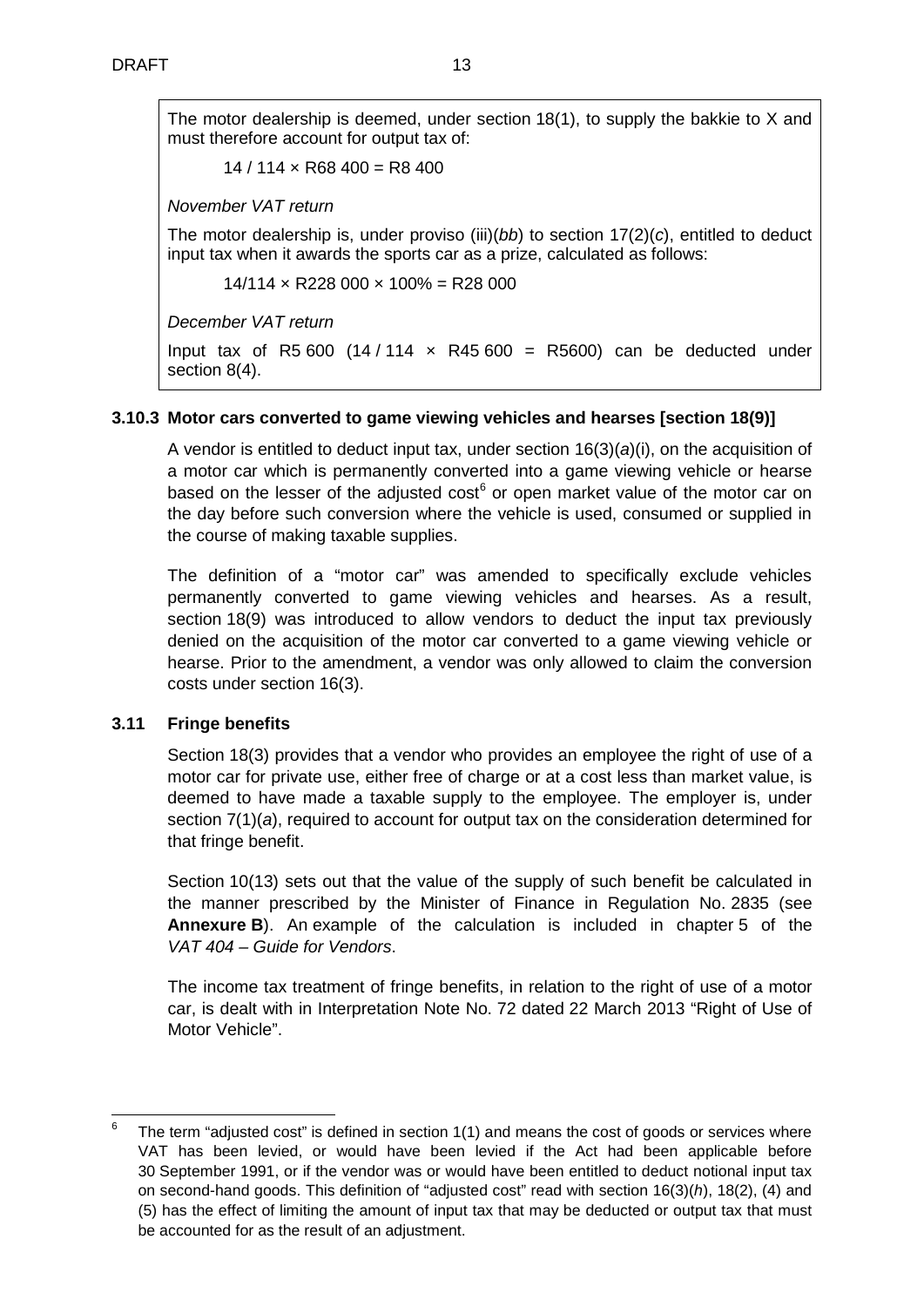### <span id="page-13-0"></span>**4. Conclusion**

This Note provides an analysis of the definition of a "motor car" and the process to be followed in determining whether a particular vehicle constitutes a "motor car".

A vendor is generally not entitled to deduct input tax on the acquisition of a motor car irrespective of whether it is applied for taxable purposes or not. An exception to this rule includes motor dealers who supply motor cars in the ordinary course of their business.

Input tax incurred on expenses relating to the repair, maintenance and insurance of a motor car may be deducted, subject to the provisions of sections 16, 17 and 20.

To the extent that this Note does not deal with a specific scenario, vendors may apply for a VAT ruling or VAT class ruling in writing by sending an e-mail to **VATRulings@sars.gov.za** or by facsimile to 086 540 9390. The application should consist of a completed VAT301 form and must comply with the provisions of section 79 of the Tax Administration Act, 2011 excluding section 79(4)(*f*), (*k*) and (6).

**Legal and Policy Division SOUTH AFRICAN REVENUE SERVICE**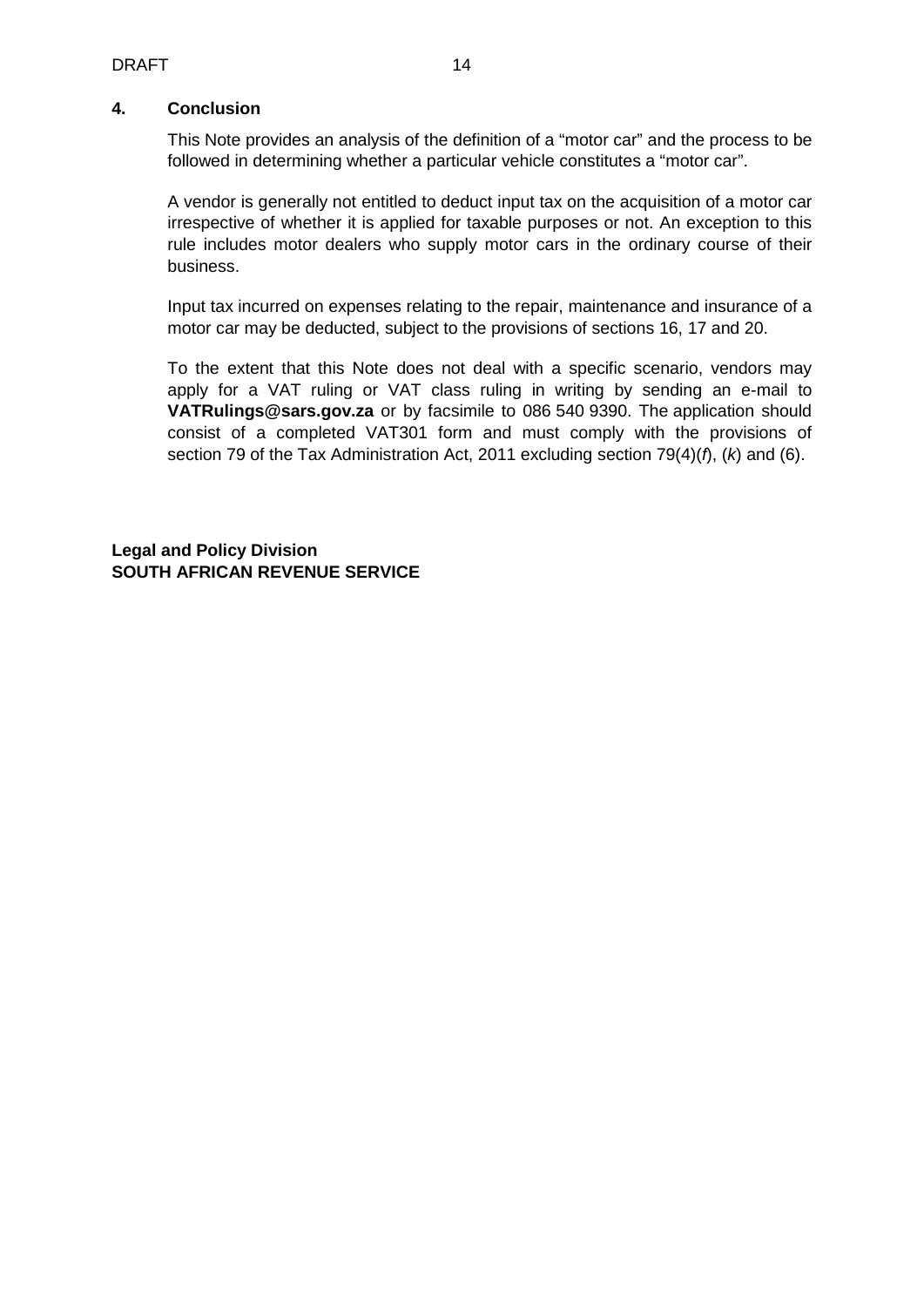# <span id="page-14-0"></span>**Section 1(1) – Definitions**

"**motor car**" includes a motor car, station wagon, minibus, double cab light delivery vehicle and any other vehicle of a kind normally used on public roads, which has three or more wheels and is constructed or converted wholly or mainly for the carriage of passengers, but does not include—

- (*a*) vehicles capable of accommodating only one person or suitable for carrying more than 16 persons, or
- (*b*) vehicles of an unladen mass of 3 500 kilograms or more; or
- (c) caravans and ambulances;
- (*d*) vehicles constructed for a special purpose other than carriage of persons and having no accommodation for carrying persons other than such as is incidental to that purpose;
- (*e*) game viewing vehicles (other than sedans, station wagons, mini-buses or double cab light delivery vehicles) constructed or permanently converted for the carriage of seven or more passengers for game viewing in national parks, game reserves, sanctuaries or safari areas and used exclusively for that purpose, other than use which is merely incidental and subordinate to that use; or
- (*f*) vehicles, constructed as or permanently converted into hearses for the transport of deceased persons and used exclusively for that purpose;

**"input tax"**, in relation to a vendor, means—

- (a) tax charged under section 7 and payable in terms of that section by-
	- (i) a supplier on the supply of goods or services made by that supplier to the vendor; or
	- (ii) the vendor on the importation of goods by him; or
	- (iii) the vendor under the provisions of section 7(3);
- (*b*) an amount equal to the tax fraction (being the tax fraction applicable at the time the supply is deemed to have taken place) of the lesser of any consideration in money given by the vendor for or the open market value of the supply (not being a taxable supply) to him by way of a sale on or after the commencement date by a resident of the Republic (other than a person or diplomatic or consular mission of a foreign country established in the Republic that was granted relief, by way of a refund of tax as contemplated in section 68) of any second-hand goods situated in the Republic; and
- (*c*) an amount equal to the tax fraction of the consideration in money deemed by section 10(16) to be for the supply (not being a taxable supply) by a debtor to the vendor of goods repossessed under an instalment credit agreement: Provided that the tax fraction applicable under this paragraph shall be the tax fraction applicable at the time of supply of the goods to the debtor under such agreement as contemplated in section 9(3)(c),

where the goods or services concerned are acquired by the vendor wholly for the purpose of consumption, use or supply in the course of making taxable supplies or, where the goods or services are acquired by the vendor partly for such purpose, to the extent (as determined in accordance with the provisions of section 17) that the goods or services concerned are acquired by the vendor for such purpose;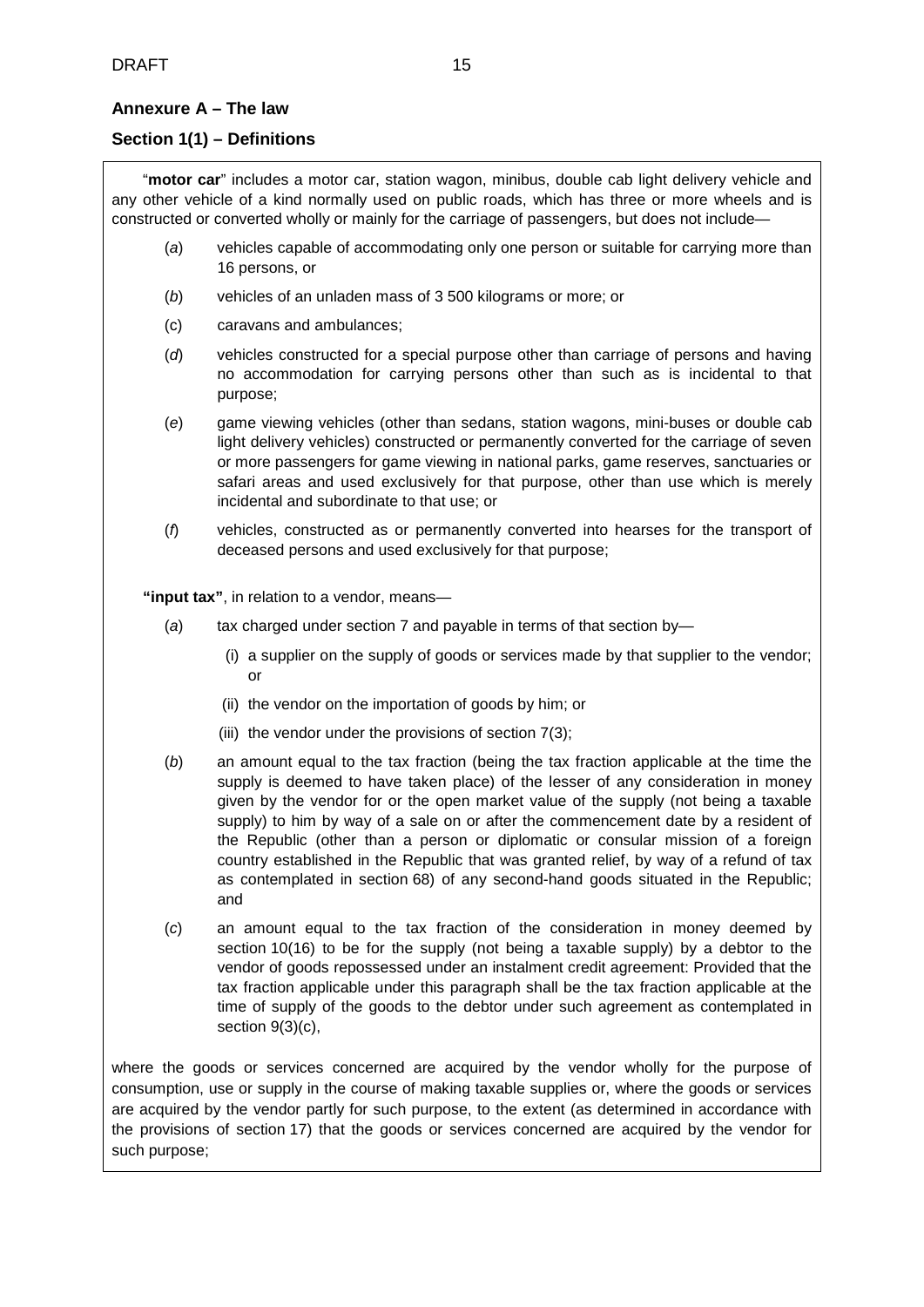### **Section 7 – Imposition of value-added tax**

(1) Subject to the exemptions, exceptions, deductions and adjustments provided for in this Act, there shall be levied and paid for the benefit of the National Revenue Fund a tax, to be known as the value-added tax—

(*a*) on the supply by any vendor of goods or services supplied by him on or after the commencement date in the course or furtherance of any enterprise carried on by him;

#### **Section 8 – Certain supplies of goods or services deemed to be made or not made**

(13) For the purposes of this Act, where any person bets an amount on the outcome of a race or on any other event or occurrence, the person with whom the bet is placed shall be deemed to supply a service to such first-mentioned.

- (14) For the purposes of this Act—
- (*a*) where any goods are supplied by a vendor to a person otherwise than in the circumstances contemplated in paragraph 2(*b*) of the Seventh Schedule to the Income Tax Act, and a deduction under section 16(3) in respect of the acquisition by the vendor of those goods was denied in terms of section 17(2) or would have been denied if section 7 of this Act had been applicable prior to the commencement date, the vendor shall be deemed to have supplied the goods otherwise than in the course or furtherance of his enterprise;
- (*b*) where any input tax is allowed in terms of section 18(9) in respect of a game viewing vehicle or a hearse as contemplated in paragraph (*e*) or (*f*) of the definition of "motor car" in section 1, the subsequent supply of that game viewing vehicle or hearse shall be deemed to be supplied in the course of the vendor's enterprise.

#### **Section 10 – Value of supply of goods or services**

(7) Where goods or services are deemed by section 18(1) or 18B (3) to be supplied by a vendor, the supply shall, subject to the provisions of subsection (8), be deemed to be made for a consideration in money equal to the open market value of such supply.

(8) Where any repairs, maintenance or insurance in respect of a motor vehicle is deemed to be supplied by a vendor by section 18(1), such supply shall be deemed to be made for a consideration in money equal to the cost (including tax) to such vendor of acquiring such repairs, maintenance or insurance: Provided that where such vendor does not maintain accurate data for the purposes of calculating such consideration in money, such supply shall be deemed to be made for a consideration in money equal to the amount determined in the manner prescribed by the Minister in the Gazette for the category of motor vehicle concerned.

. . . . . .

(13) Where goods or services are deemed to be supplied by a vendor under [section](http://ptabriis04/nxt/gateway.dll/jilc/kilc/artg/drtg/ertg/abbj#gb) 18(3), the consideration in money for the supply shall be deemed to be an amount equal to the cash equivalent of the benefit or advantage granted to the employee or office holder, as contemplated in [section](http://ptabriis04/nxt/gateway.dll/jilc/kilc/artg/drtg/ertg/1abj#gu) 9(7): Provided that where such benefit or advantage consists of the right to use a motor vehicle as contemplated in paragraph 2(*b*) of the Seventh Schedule to the Income Tax Act, the consideration in money for the supply shall be deemed to be the amount determined in the manner prescribed by the Minister in the Gazette for the category of motor vehicle used.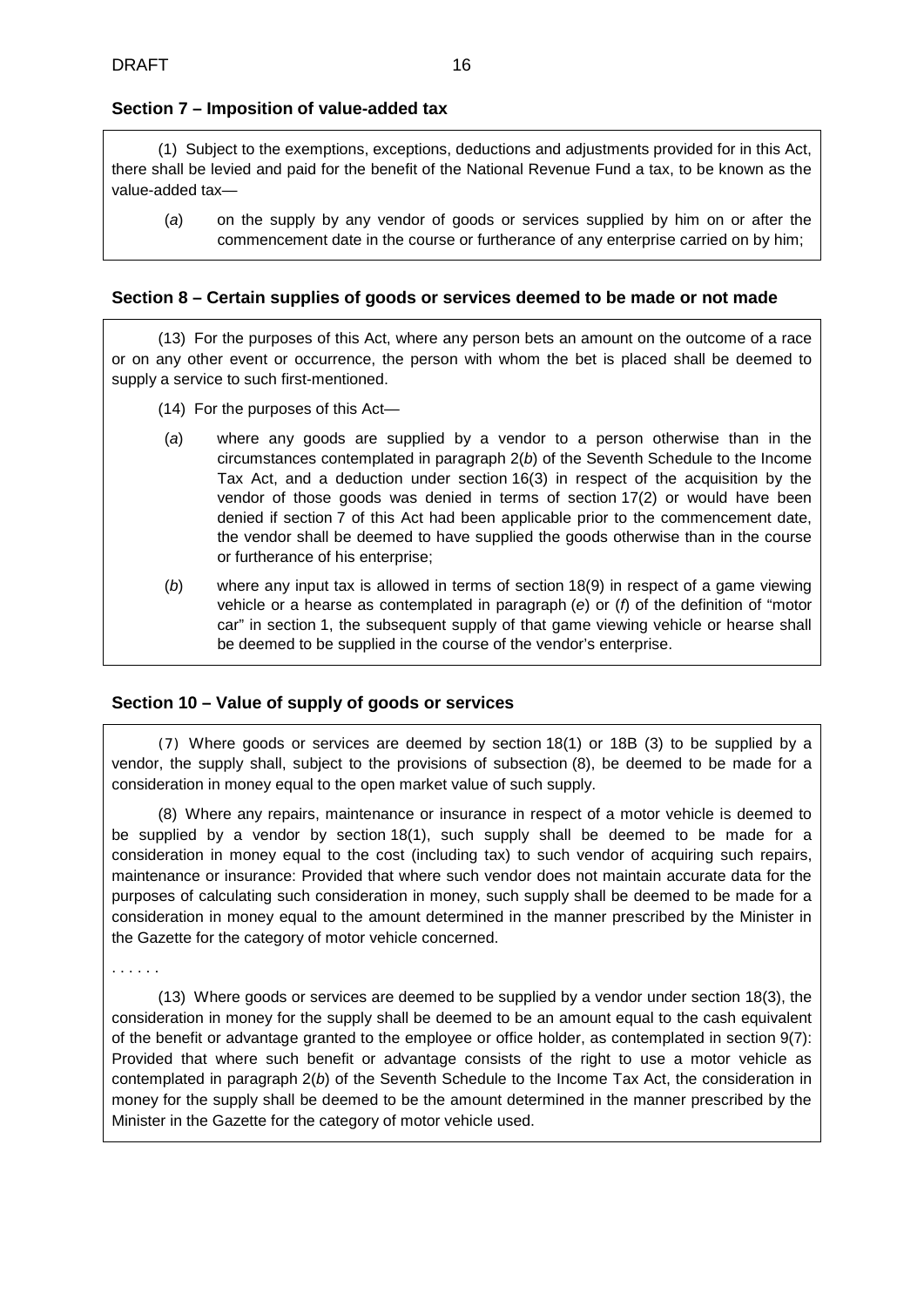### **Section 16 – Calculation of tax payable**

 $(1)$  . . . . . .

(2) No deduction of input tax in respect of a supply of goods or services, the importation of any goods into the Republic or any other deduction shall be made in terms of this Act, unless—

- (*a*) a tax invoice or debit note or credit note in relation to that supply has been provided in accordance with section 20 or 21 and is held by the vendor making that deduction at the time that any return in respect of that supply is furnished;
- (b) (i) a document as is acceptable to the Commissioner has been issued in terms of section 20(6); or
	- (ii) a document issued by the supplier in compliance with section  $20(7)$  or  $21(5)$ ;
- (*c*) sufficient records are maintained as required by section 20(8) where the supply is a supply of second-hand goods or a supply of goods as contemplated in section 8(10) and in either case is a supply to which that section relates;
- (*d*) a bill of entry or other document prescribed in terms of the [Customs and Excise Act](javascript:void(0);) together with the receipt for the payment of the tax in relation to the said importation have been delivered in accordance with that Act and are held by the vendor making that deduction, or by his agent as contemplated in [section](http://www.acts.co.za/value-added-tax-act-1991/vat_54__agents_and_auctioneers.php) 54(3)(*b*), at the time that any return in respect of that importation is furnished; or
- (*e*) a tax invoice or debit or credit note has been provided as contemplated in section 54(2), and a statement as contemplated in section 54(3)(*a*) is held by the vendor at the time a return in respect of the supply to the vendor is furnished; or
- . . . . . .

(3) Subject to the provisions of subsection (2) of this section and the provisions of sections 15 and 17, the amount of tax payable in respect of a tax period shall be calculated by deducting from the sum of the amounts of output tax of the vendor which are attributable to that period, as determined under subsection (4), and the amounts (if any) received by the vendor during that period by way of refunds of tax charged under section 7(1)(*b*) and (*c*) and 7(3)(*a*), the following amounts, namely—

. . . . . .

. . . . . .

(*f*) the amounts calculated in accordance with section 18(4) or (5) in relation to any goods or services applied during the tax period as contemplated in that section;

### **Section 17 – Permissible deductions in respect of input tax**

(2) Notwithstanding anything in this Act to the contrary, a vendor shall not be entitled to deduct from the sum of the amounts of output tax and refunds contemplated in section 16(3), any amount of input tax—

- (*c*) in respect of any motor car supplied to or imported by the vendor: Provided that—
	- (i) this paragraph shall not apply where that motor car is acquired by the vendor exclusively for the purpose of making a taxable supply of that motor car in the ordinary course of an enterprise which continuously or regularly supplies motor cars, whether that supply is made by way of sale or under an instalment credit agreement or by way of rental agreement at an economic rental consideration;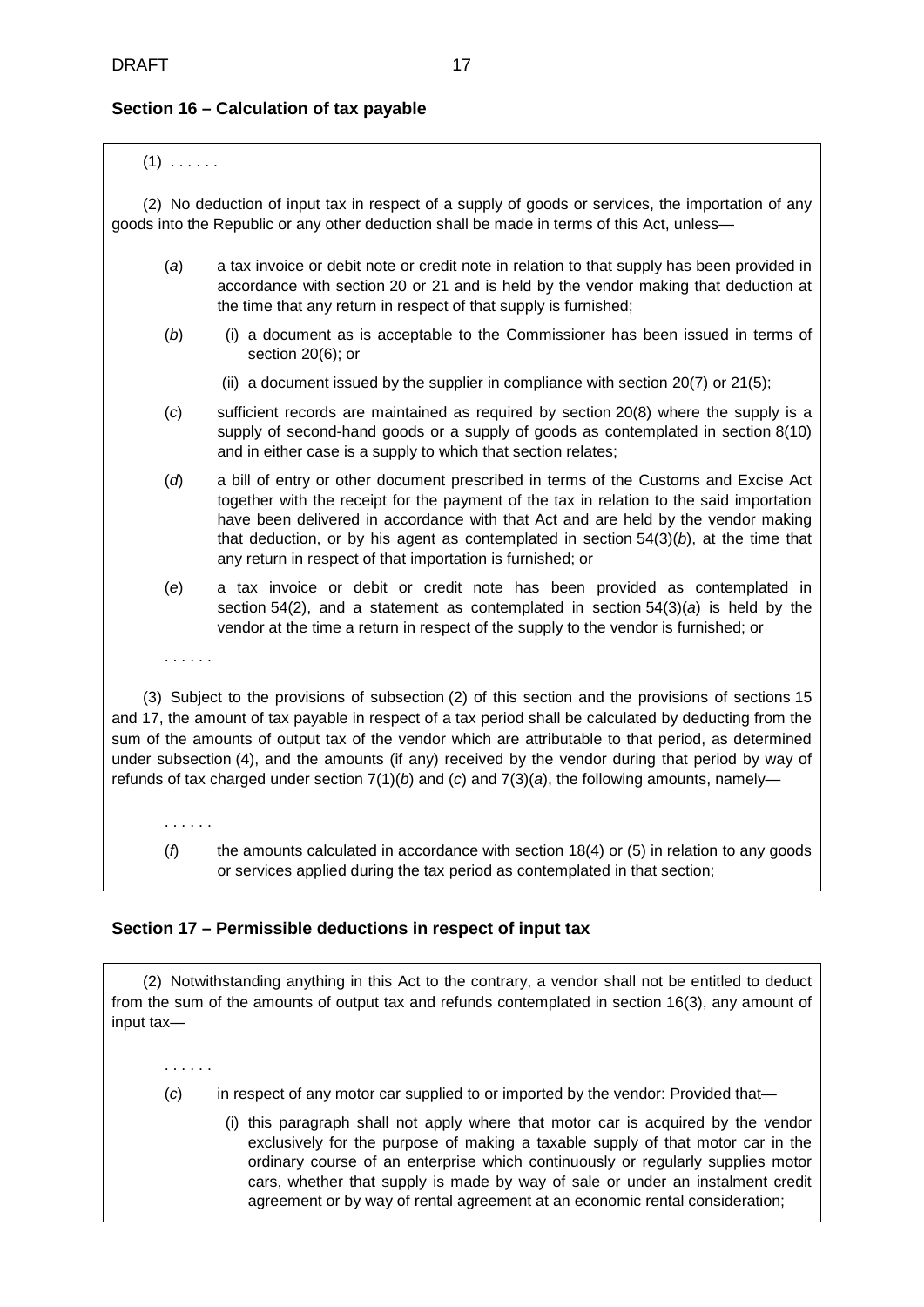- (ii) for the purposes of this paragraph a motor car acquired by such vendor for demonstration purposes or for temporary use prior to a taxable supply by such vendor shall be deemed to be acquired exclusively for the purpose of making a taxable supply; and
- (iii) this paragraph shall not apply where—
	- (*aa*) that motor car is acquired by the vendor for the purposes of awarding that motor car as a prize contemplated in section 16(3)(*d*) in consequence of a supply contemplated in section 8(13); or
	- (*bb*) the supply of that motor car is in the ordinary course of an enterprise which continuously or regularly supplies motor cars as prizes to clients or customers (other than to any employee or office holder of the vendor or any connected person in relation to that employee, office holder or vendor) to the extent that it is in consequence of a taxable supply made in the course or furtherance of an enterprise; or

. . . . . .

(2A) Subsection (2) shall not apply to input tax in respect of goods or services that are applied in the course or furtherance of a foreign donor funded project.

#### **Section 18 – Change in use adjustments**

- (1) Subject to the provisions of section 8(2), where—
	- (*a*) goods or services have been supplied to or imported by a vendor; or
	- (*b*) goods have been manufactured, assembled, constructed or produced by him;
	- (*c*) goods or services were deemed by subsection (4) to have been supplied to him,

(excluding goods or services to the extent that, in respect of the acquisition of which by the vendor a deduction of input tax was denied by section 17(2) or would have been denied if that section had been applicable prior to the commencement date) and such goods or services were acquired, manufactured, assembled, constructed or produced by such vendor wholly or partly for the purpose of consumption, use or supply in the course of making taxable supplies or such goods were held or applied for that purpose, such goods or services shall—

- (i) if they are subsequently applied by him (otherwise than in the circumstances contemplated in section 8(9)) wholly for a purpose other than the said purpose; or
- (ii) if they are subsequently applied by him wholly for a purpose in respect of which, if such goods or services had been acquired by him at the time of such application, a deduction of input tax would have been denied in terms of section 17(2)(*a*) or (*c*),

be deemed to have been supplied by him by way of a taxable supply by him in the course of his enterprise.

(2) Where—

- (*a*) capital goods or services have been supplied to or imported by a vendor; or
- (*b*) capital goods have been manufactured, assembled, constructed or produced by him; or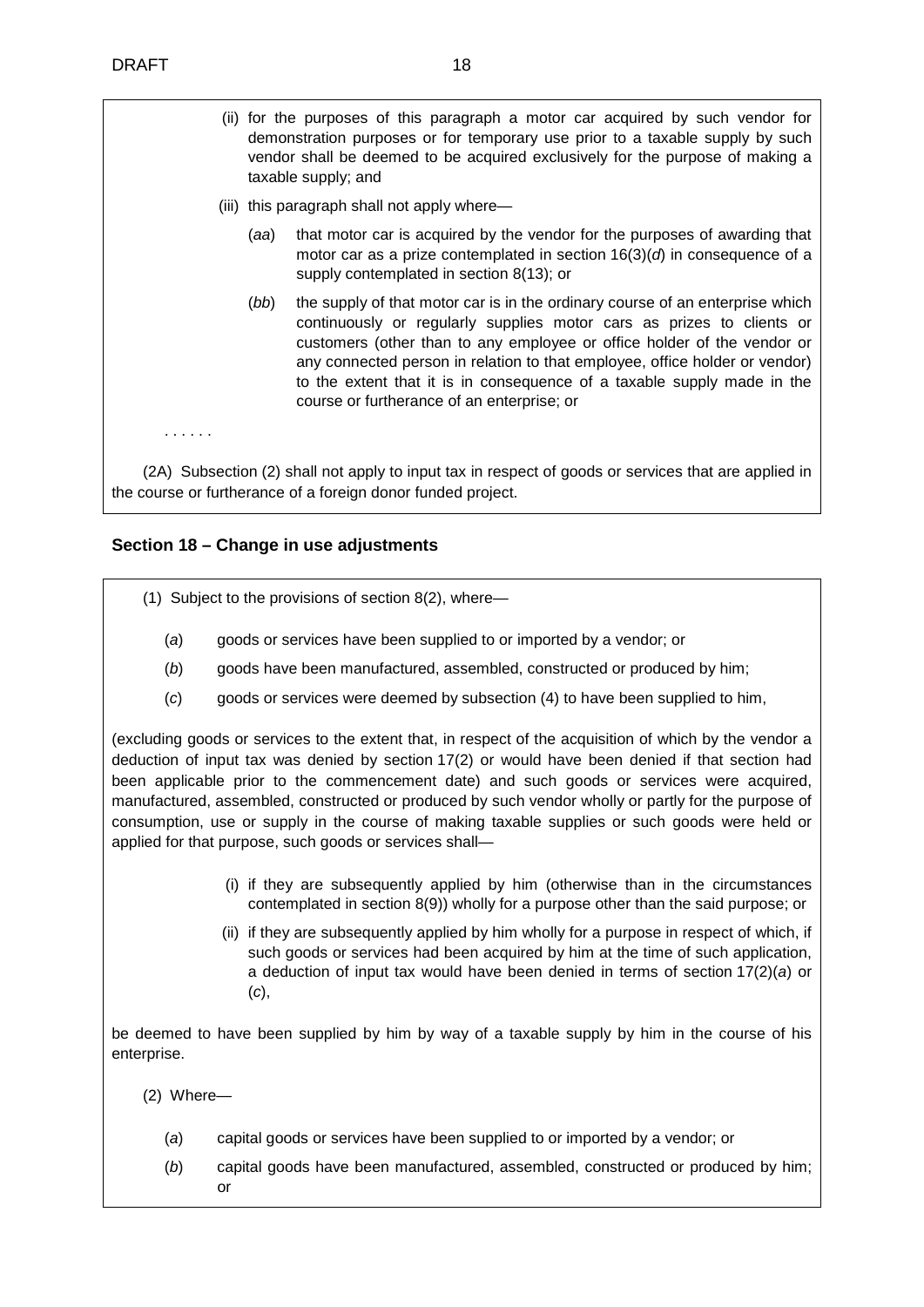(*c*) capital goods or services were deemed by subsection (4) to have been supplied to him,

(excluding goods or services to the extent that, in respect of the acquisition of which by the vendor a deduction of input tax was denied by section 17(2) or would have been denied if that section had been applicable prior to the commencement date) and such goods or services were acquired. manufactured, assembled, constructed or produced by such vendor wholly or partly for the purpose of consumption, use or supply in the course of making taxable supplies or such goods were held or applied for that purpose, such goods or services shall, if the extent of the application or use of such goods or services in the course of making taxable supplies (in respect of which, if such goods or services had been acquired at the time of such application or use, a deduction of input tax would not have been denied in terms of section 17(2)(*a*)) is subsequently reduced in relation to their total application or use, be deemed to have been supplied by him by way of a taxable supply by him in the course of his enterprise at the time at which such reduction is deemed by subsection (6) to take place: Provided that this subsection does not apply to—

- (i) capital goods or services which have an adjusted cost of less than R40 000 (excluding tax) or where such goods or services were deemed to be supplied to the vendor by subsection (4) if the amount which was represented by "B" in the formula contemplated in that subsection was less than R40 000 when such goods or services were deemed to be supplied to such vendor;
- (ii) capital goods or services acquired by a public authority or public entity listed in Part A or C of Schedule 3 to the Public Finance Management Act, 1999 (Act No. 1 of 1999), if the goods or services were acquired prior to 1 April 2005 or if an input tax deduction in respect thereof was denied under proviso (iv) to section 18(4); or
- (iii) capital goods or services acquired by a municipality, if the goods or services were acquired prior to 1 July 2006 or if an input tax deduction in respect thereof was denied in terms of paragraph (v) of the proviso to section 18(4).

(3) Notwithstanding anything in this section, to the extent that any vendor has or is deemed to have granted a benefit or advantage to an employee or the holder of any office as contemplated in paragraph (i) of the definition of "gross income" in section 1 of the Income Tax Act, read with the Seventh Schedule to that Act, and such benefit or advantage consists of a supply of goods or services, the granting of that benefit or advantage shall be deemed to be a supply of goods or services made by the vendor in the course of an enterprise carried on by the vendor: Provided that this subsection shall not apply to any such benefit or advantage to the extent that it has arisen by virtue of any supply of goods or services which is an exempt supply in terms of section 12 of this Act or is a supply which is charged with tax at the rate of zero per cent in terms of section 11 of this Act or is a supply of entertainment: Provided further that this subsection shall not apply to any such benefit or advantage to the extent that it is granted by the vendor in the course of making exempt supplies.

(4) Where—

- (*a*) (i) goods or services have been supplied to or imported by a person prior to the commencement date; or
	- (ii) goods have been manufactured, assembled, constructed or produced by him prior to the commencement date,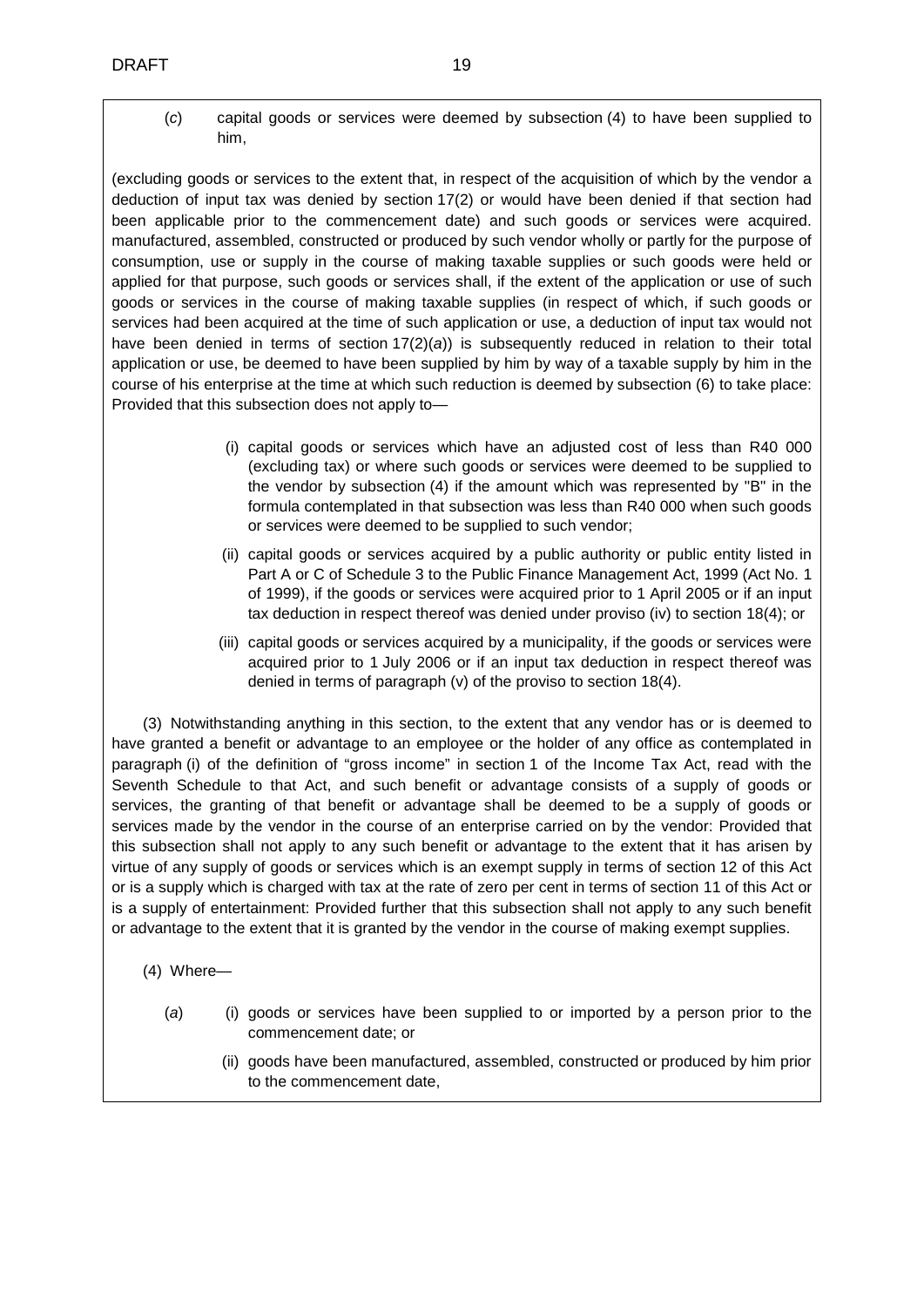and such goods or services were acquired, manufactured, assembled, constructed or produced or applied by such person wholly for purposes other than that of consumption, use or supply in the course of making supplies in the course of an activity which was an enterprise or would have been an enterprise if section 1 had been applicable prior to the date of promulgation of this Act or for a purpose in respect of which a deduction of input tax in respect of such goods or services would have been denied in terms of section 17(2) if that section had been applicable prior to the commencement date; or

- (*b*) (i) goods or services have been supplied to or imported by a person on or after the commencement date and tax has been charged in respect of such supply or importation; or
	- (ii) goods have been manufactured, assembled, constructed or produced by him on or after the commencement date and tax has been charged in respect of the supply of goods or services acquired by him for the purpose of such manufacturing, assembling, construction or production; or
	- (iii) goods or services are deemed by subsection (1) or section 8(2) to have been supplied by him,

and no deduction has been made in terms of section 16(3) in respect of or in relation to such goods or services; or

(*c*) second-hand goods situated in the Republic have been supplied (otherwise than under a taxable supply) to a person under a sale on or after the commencement date by a resident of the Republic and no deduction has been made in terms of section 16(3) in respect of such second-hand goods; and

such goods or services are subsequent to the commencement date applied in any tax period by that person or, where he is a member of a partnership, by the partnership, wholly or partly for consumption, use or supply in the course of making taxable supplies (other than taxable supplies in respect of which, if such goods or services had been acquired at the time of such application, a deduction of input tax would have been denied in terms of section 17(2)), those goods or services shall be deemed to be supplied in that tax period to that person or the partnership, as the case may be, and the Commissioner shall allow that person or the partnership, as the case may be, to make a deduction in terms of section 16(3) of an amount determined in accordance with the formula

#### A × B × C × D

in which formula—

- "A" represents the tax fraction;
- "B" represents the lesser of—
	- (i) the adjusted cost (including any tax forming part of such adjusted cost) to the vendor of the acquisition, manufacture, construction or production of those goods or services: Provided that where the goods or services were acquired under a supply in respect of which the consideration in money was in terms of section 10(4) deemed to be the open market value of the supply, the adjusted cost of those goods or services shall be deemed to include such open market value to the extent that it exceeds the consideration in money for that supply; or
	- (ii) the open market value of the supply of those goods or services at the time when the supply is deemed to be made;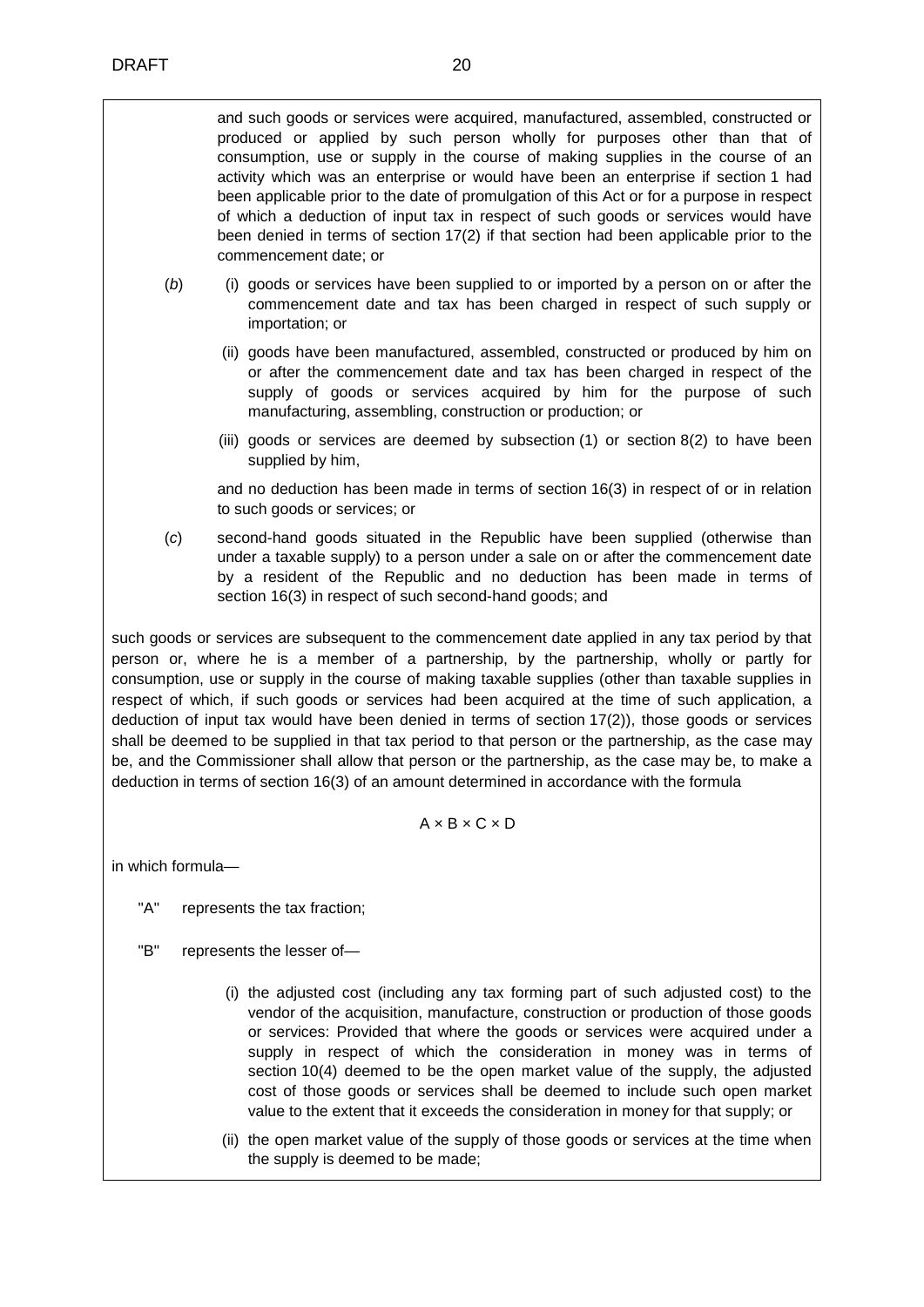- "C" represents the ratio that, immediately after the supply so deemed to be made, the intended use of the goods or services (as contemplated in section 17(1)) in the course of making taxable supplies (other than taxable supplies in respect of which, if such goods or services had been acquired at the time of such application, a deduction of input tax would have been denied in terms of section 17(2)) bears to the total intended use of those goods or services, expressed as a percentage: Provided that where the intended use of goods or services in the course of making taxable supplies (other than taxable supplies in respect of which, if such goods or services had been acquired at the time of such application, a deduction of input tax would have been denied in terms of section 17(2)) is equal to not less than 95 per cent of the total intended use of such goods or services such percentage shall be deemed to be 100 per cent; and
- "D" where paragraph (*c*) applies represents the ratio that the amount paid, which payment reduces or discharges any obligation (whether an existing obligation or an obligation which will arise in the future) in respect of or consequent upon, whether directly or indirectly, the consideration in money for the supply of second-hand goods, bears to the total consideration in money, expressed as a percentage:

Provided that—

- (i) paragraph (*b*) of this subsection shall not apply where a vendor has, only as a result of not complying with the provisions of section 16(2), not been entitled to make a deduction of input tax in terms of section 16(3);
- (ii) deleted;
- (iii) deleted;
- (iv) this subsection shall not apply where a constitutional institution listed in Schedule 1 or a public entity listed in Part A or C of Schedule 3 to the Public Finance Management Act, 1999 (Act No. 1 of 1999), is re-classified within the Schedules to the Public Finance Management Act, 1999 (Act No. 1 of 1999) and applies those goods or services for the purposes of consumption, use or supply in the course of making taxable supplies; or
- (v) this subsection shall not apply where a municipality applies goods or services acquired before 1 July 2006 for the purposes of consumption, use or supply in the course of making taxable supplies on or after 1 July 2006.

. . . . . .

(9) Where a vendor has acquired or imported a motor car (in respect of which input tax has been denied in terms of section 17 (2) (c)) and has subsequently converted that motor car into a game viewing vehicle or a hearse, as contemplated in [paragraph](http://ptabriis04/nxt/gateway.dll/jilc/kilc/artg/drtg/ertg/tabj#g5e) (*e*) or [\(](http://ptabriis04/nxt/gateway.dll/jilc/kilc/artg/drtg/ertg/tabj#g67)*f*) of the definition of ["motor car"](http://ptabriis04/nxt/gateway.dll/jilc/kilc/artg/drtg/ertg/tabj#g3i) in [section](http://ptabriis04/nxt/gateway.dll/jilc/kilc/artg/drtg/ertg/tabj#g0) 1, that motor car is deemed to be supplied in that tax period to that vendor, and the Commissioner shall allow that vendor to make a deduction in terms of [section](http://ptabriis04/nxt/gateway.dll/jilc/kilc/artg/drtg/ertg/8abj#g8) 16(3) of an amount equal to the tax fraction of the lesser of—

- (*a*) the adjusted cost; or
- (b) the open market value,

of that motor car on the day before that conversion: Provided that this deduction excludes any amount of input tax which qualifies or has qualified for a deduction under another provision of this Act.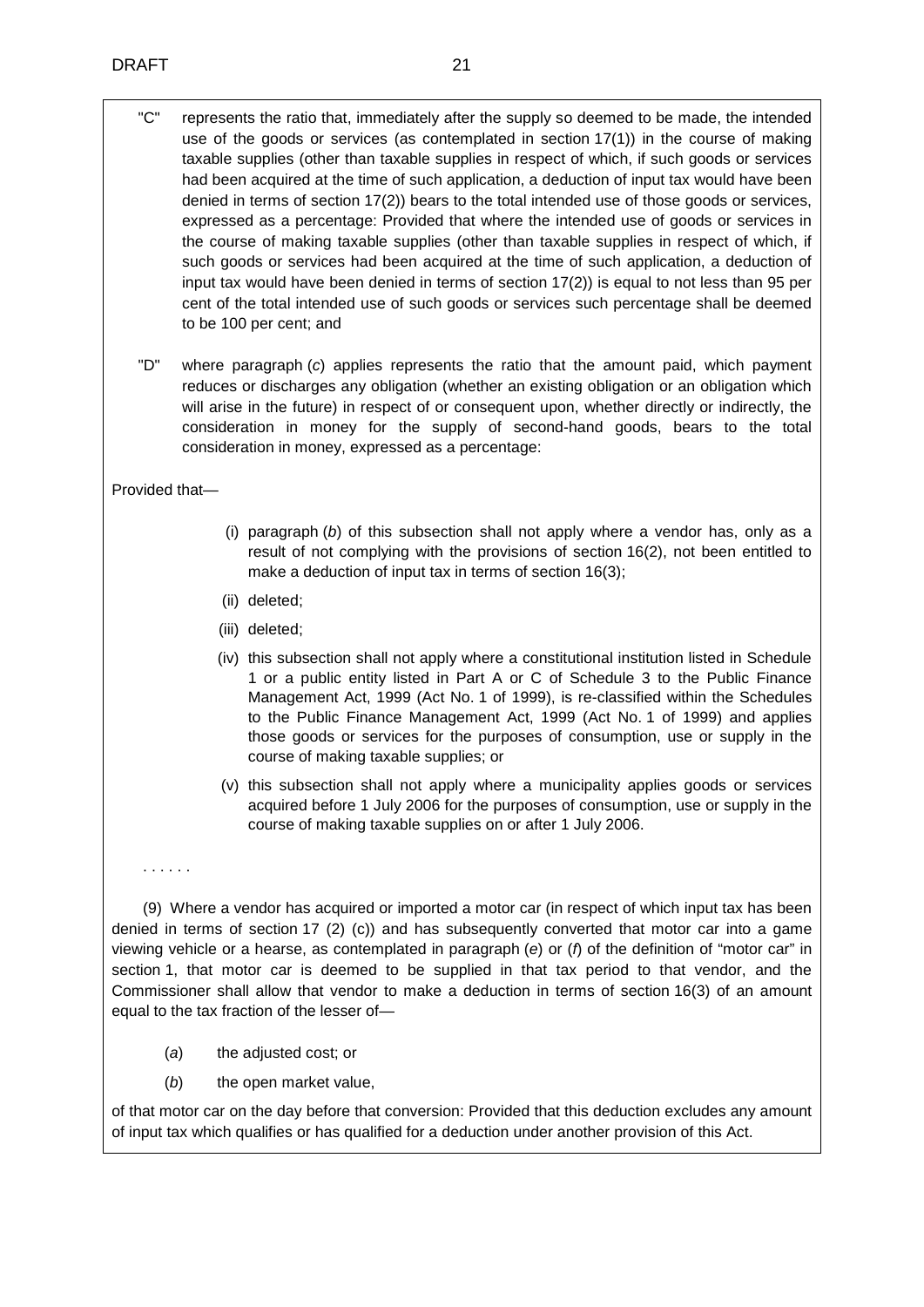# <span id="page-21-0"></span>**Annexure B –** *Government Gazette* **No. 13651**

### *Government Gazette* **13651**

**Notice No: 2835**

22 November 1991

Directions for purposes of section 10(8) and (13)

I, Barend Jacobus du Plessis, Minister of Finance, hereby prescribe in terms of subsections (8) and (13) of section 10 of the Value-Added Tax Act, 1991 (Act No. 89 of 1991), that the consideration in money for the supplies contemplated in the said paragraphs be determined in the manner as set out in the Schedule.

#### **Schedule**

(1) In this Schedule, any word or expression to which a meaning has been assigned in the Act, bears the meaning so assigned thereto, and, unless the context otherwise indicates -

**"determined value"**, in relation to a motor vehicle, means -

(a) where a motor vehicle, except a motor vehicle contemplated in paragraph (b)(ii) of this definition was acquired by a vendor under an agreement of sale or exchange concluded by parties acting at arms' length, the original cost thereof to him, excluding any finance charges, interest, sales tax or value-added tax; or

(b) where such motor vehicle -

(i) is held by the vendor under a lease; or

(ii) was held by the vendor under a lease and the ownership thereof was acquired by him on the termination of the lease,

the retail market value thereof at the time the vendor first obtained the right of use of the motor vehicle or, where at such time such lease was a financial lease for the purposes of the Sales Tax Act, 1978 (Act No. 103 of 1978), the cash value thereof as contemplated in paragraph 2 of Schedule 4 of that Act, or, where at such time such lease was an instalment credit agreement as contemplated in section 1 of the Act, the cash value thereof as defined in section 1 of the Act reduced by the amount of valueadded tax; or

(c) where such vehicle was acquired otherwise than contemplated in paragraphs (a) or (b), the market value of such motor vehicle at the time when the vendor first obtained the vehicle or right of use thereof:

Provided that where an employee has been granted the right of use of such motor vehicle and such vehicle, or the right of use thereof, was acquired by the vendor not less than 12 months before the date on which the employee was granted such right of use, there shall be deducted from the amount so determined under the aforegoing provisions of this definition a depreciation allowance calculated according to the reducing balance method at the rate of 15 per cent for each completed period of 12 months from the date on which the vendor first obtained such vehicle or the right of use thereof to the date on which the said employee was first granted the right of use thereof; and

**"the Act"** means the Value-Added Tax Act, 1991 (Act No. 89 of 1991).

(2) (a) For the purposes of the proviso to subsection (8) of section 10 of the Act, the consideration in money for the deemed supply shall be 0,3 per cent of the determined value of the motor vehicle for each month or part thereof calculated as from 1 October 1991.

(b) If the method of determination of consideration in money contemplated in subparagraph (a) is used with reference to a motor vehicle, that method of determination of consideration in money shall also be used for the succeeding 11 months in respect of the motor vehicle in question.

(3) For the purposes of the proviso to subsection (13) of section 10 of the Act, the consideration in money for the deemed supply shall be -